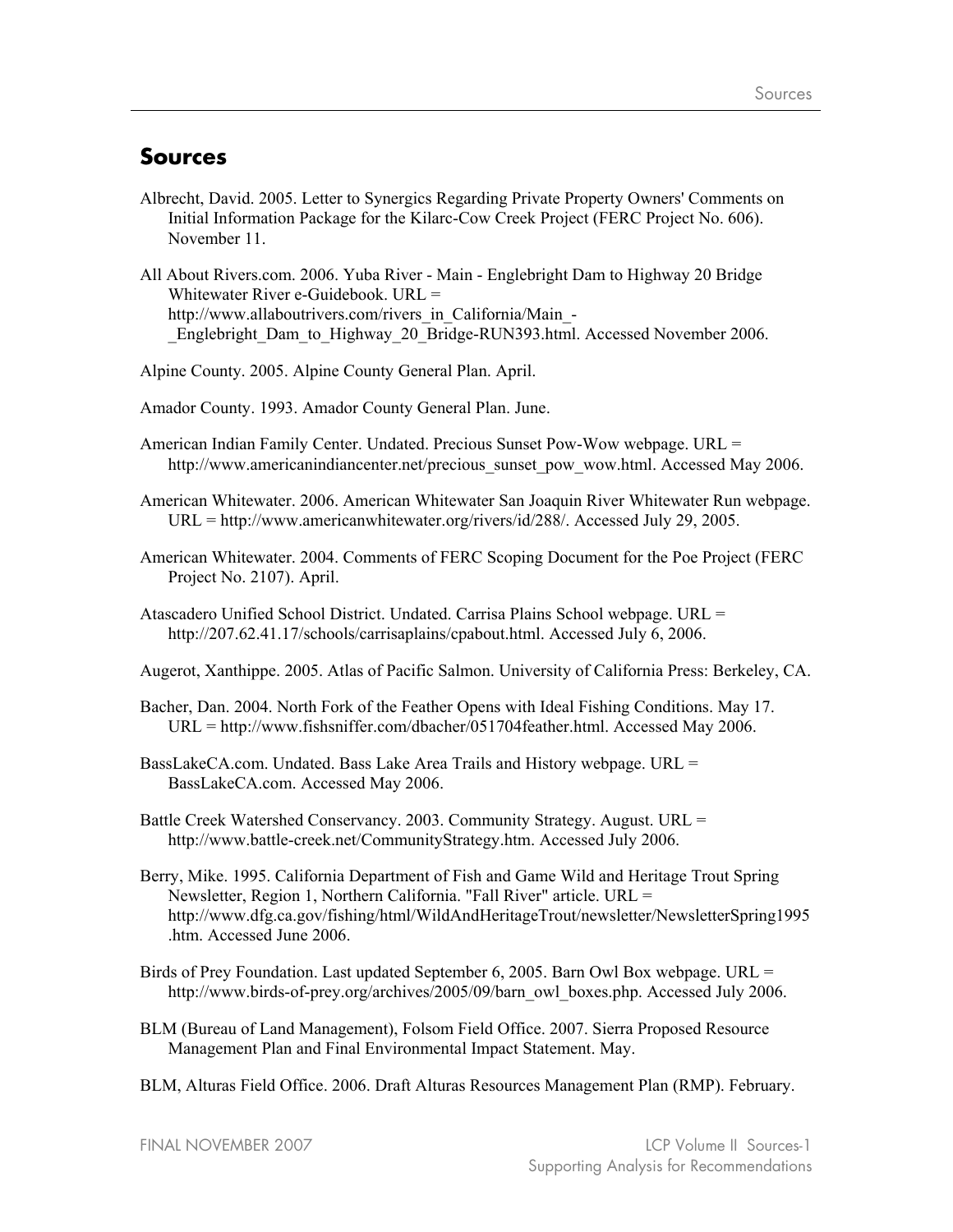BLM, Bakersfield Field Office. 1996. Carrizo Plain Natural Area Plan.

- BLM, Bakersfield Field Office. Last updated September 7, 2006. Carrizo Plain National Monument webpage.  $URL =$ http://www.blm.gov/ca/bakersfield/carrizoplain/carrizoplain.html. Accessed June 2006.
- BLM, Folsom Field Office. 1988. BLM Folsom Resource Area, Sierra Management Framework Plan Amendment and Environmental Assessment.
- BLM, Redding Field Office. 1993. Redding Resource Management Plan (RMP) and Record of Decision (ROD). June.
- BLM, Redding Field Office. 1992. Proposed Redding Resource Management Plan and Final Environmental Impact Statement. July.
- Brock, W., and N. Hutchins. 2003. Biological Evaluation Aquatic Vertebrates & Invertebrates, Pit 3, 4, and 5 Hydroelectric Project. May.
- Bullard-Watson, B. 2006. Belden Cemetery Description. URL = http://www.rootsweb.com/. Accessed June 2006.
- Bureau of Reclamation. 2003. Temperance Flat Reservoir, Surface Water Storage Option Technical Appendix, Section 2.3. October.
- Buskirk, Steven W., and William J. Zielinski. 2003. Small and mid-sized carnivores. Mammal Community Dynamics: Management and Conservation in the Coniferous Forests of Western North America, p. 207-249.
- Butte County Association of Governments. 2004. Butte County 2004 Regional Transportation Plan.
- Butte County Fire Council, Plumas County Fire Councils and California Department of Forestry and Fire Protection. Last updated November 23, 2006. Community Wildfire Protection Plan - CDF Butte Unit Service Area. URL = http://cdfdata.fire.ca.gov/fire\_er/fpp\_planning\_plans\_details?plan\_id=80. Accessed October 2005.
- Butte Creek Watershed Project. 1998. Butte Creek Watershed Project Existing Conditions Report. August.
- Butte Creek Watershed Project. 2000. Butte Creek Watershed Conservancy Watershed Management Strategy. September.
- Calaveras County. 1996. Calaveras County General Plan. December.
- California Association of 4WD Clubs Inc. Sierra Trek. 2006. URL = http://www.cal4wheel.com/sierratrek/Trek.html. Accessed July 2006.
- California Creeks. 2006. Feather River North Fork Rock Creek and Cresta Whitewater Runs. URL = http://www.cacreeks.com/. Accessed May 2006.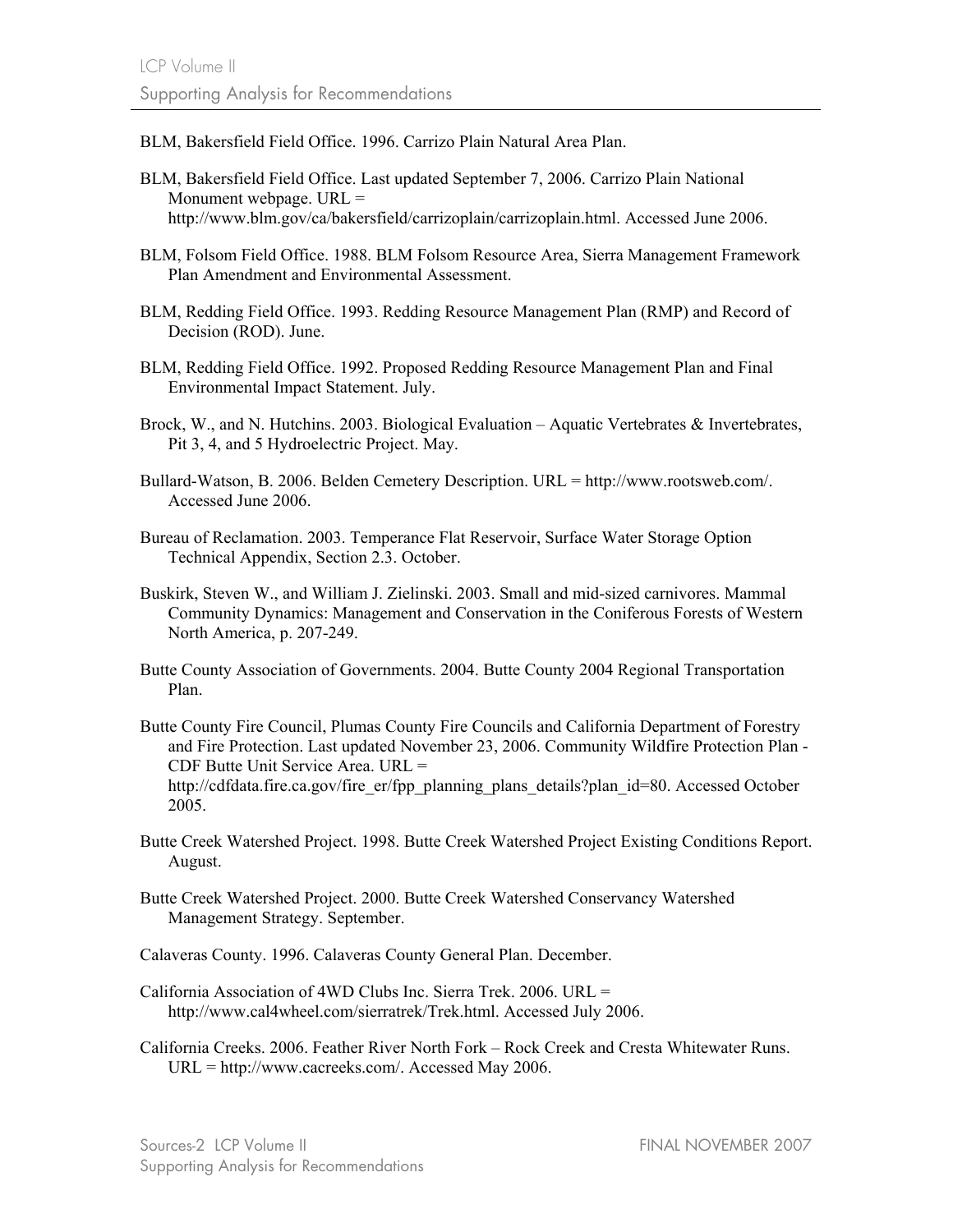- California Energy Commission. 2004. California Energy Commission Letter to DFG regarding the Kilarc-Cow Creek Project (FERC Project No. 606). December 21.
- California Environmental Protection Agency (CALEPA), Office of Environmental Heath Hazard Assessment. 2000. Mercury Warning. September.
- California Invasive Plant Council. 2006. List of invasive species. URL = http://www.calipc.org/ip/inventory/index.php#inventory. Accessed June 2006.
- California Native Plant Link Exchange. 2006. URL = http://www.cnplx.info/nplx/nplx?page=query. Accessed June 2006.
- California Partners in Flights. 1999. Species Accounts for the Sierra Nevada Bird Conservation Plan. URL = http://www.prbo.org/calpif/htmldocs/sierra/specaccts2.html. Accessed June 2006.
- California Public Utilities Commission. 2000. Draft Environmental Impact Report. San Francisco, CA. November.
- California State University Chico and Bidwell Environmental Institute. 2003. Big Chico Creek Watershed Alliance Existing Conditions Report - Fire and Fire History/Management section.
- California State University- Geographical Information Center. Last updated May 3, 2000. Butte Creek Watershed Conservancy mapping project. URL= http://phobos.lab.csuchico.edu/projects/. Accessed October 2005.
- California Trout, Inc. (CalTrout). 2003. Streamkeepers Log Newsletter Summer 2003.
- California Waterfowl Association. 1999. McArthur Swamp Project Design.
- California Wilderness Coalition. 2005. Webpage. URL = http://www.calwild.org/index.php. Accessed May 2006.
- Cassady, Jim, and Fryar Calhoun. 1995. California Whitewater: A Guide to the Rivers. North Fork Press: Berkeley, CA.
- CDF (California Department of Forestry and Fire Protection). 2001. Blue Canyon Timber Harvest Plan. Approved January.
- CDF. 2001. Poe and Jarbo Gap Fire Incident Reports.
- CDF. 2003. Basin Timber Harvest Plan. Approved October 27.
- CDF. 2005. Grace Lake Timber Harvest Plan. Approved April 14.
- CDF. 2005. Tunnel Timber Harvest Plan. Approved February 9.
- CDF. 2006. California Forest Practice Rules 2006. January.
- CDF. 2006. Rushing Meadow Timber Harvest Plan. Approved August 24.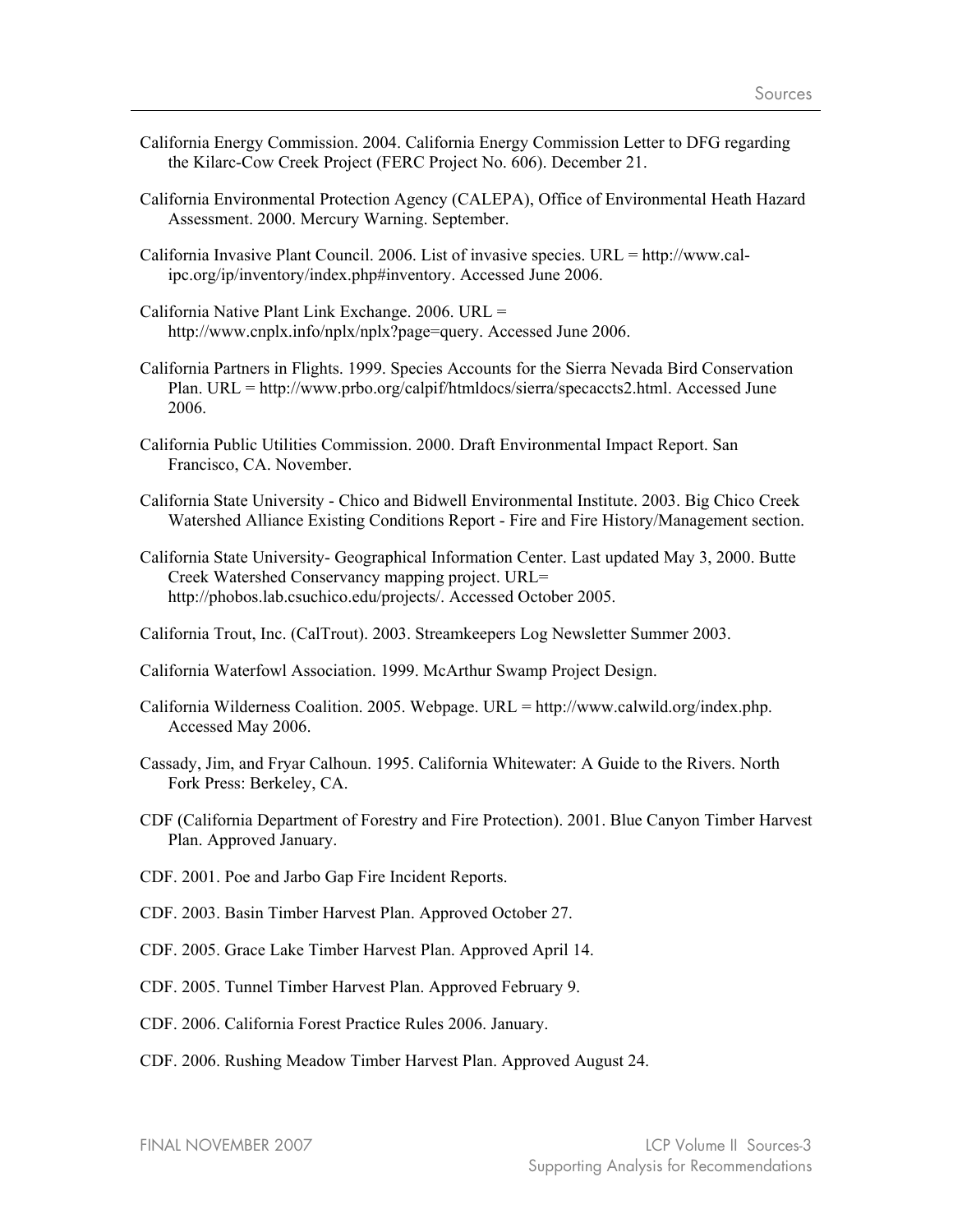- Central Sierra Historical Society. Undated. PG&E in the Sierra website article by Russell Westmann. URL = http://www.sierrahistorical.org/features.htm. Accessed May 2006.
- Central Valley Regional Water Quality Control Board. 2003. State of the Watershed Report Pit River Sub-Watershed. July.
- City of Redding. 2005. City of Redding Electrical Utility Staff Report regarding the Kilarc-Cow Creek Project (FERC Project No. 606). June 10.
- CNPS (California Native Plant Society). 2001. Inventory of Rare and Endangered Vascular Plant of California. Sixth Edition. The California Native Plant Society: Sacramento, CA.
- CNPS. 2006. On-line resource query. URL = http://cnps.web.aplus.net/cgi-bin/inv/inventory.cgi/. Accessed June 2006.
- Cochran, B., Kusel, J., Forest Community Research, and The Pacific West National Community Forestry Center. 2000. Westwood Community Questionnaire 2000, Technical Report 102- 2000. August.
- Conservation Biology Institute GIS Data Layers. 2004. GIS data for the Sierra Nevada compiled by CBI for the Trust for Public Lands. Partial Data Acquisition.
- Cook, Jeff, and Maria Ellis. 1998. Assessment of Erosion and Sedimentation in the Hat Creek Hydroelectric Project Vicinity. Report Section E3.1 Fish Resources. Appendix E3-5. Prepared for PG&E.

Cooper, Daniel. 2004. Important Bird Areas of California. Audubon California. Pasadena, CA.

- Craig, D. and P. L. Williams. 1998. Willow Flycatcher (Empidonax traillii). In The Riparian Bird Conservation Plan: a strategy for reversing the decline of riparian-associated birds in California. California Partners in Flight. URL = http://www.prbo.org/calpif/htmldocs/species/riparian/willow\_flycatcher.htm. Accessed June 2006.
- Dean, Mike. 1998. California Department of Fish and Game Wild and Heritage Trout Winter Newsletter. "Fall River Sediment: Concern & Action" article. URL = http://www.dfg.ca.gov/fishing/html/WildAndHeritageTrout/newsletter/NewsletterWinter1998 .htm. Accessed June 2006.
- Deer Creek Watershed Conservancy. 1998. Deer Creek Watershed Existing Conditions Report. June.

Deer Creek Watershed Conservancy. 1998. Deer Creek Watershed Management Plan. June.

Deinstadt, John. 1995. California Department of Fish and Game Wild and Heritage Trout Spring Newsletter. "Hat Creek" article. URL = http://www.dfg.ca.gov/fishing/html/WildAndHeritageTrout/newsletter/NewsletterSpring1995 .htm. Accessed June 2006.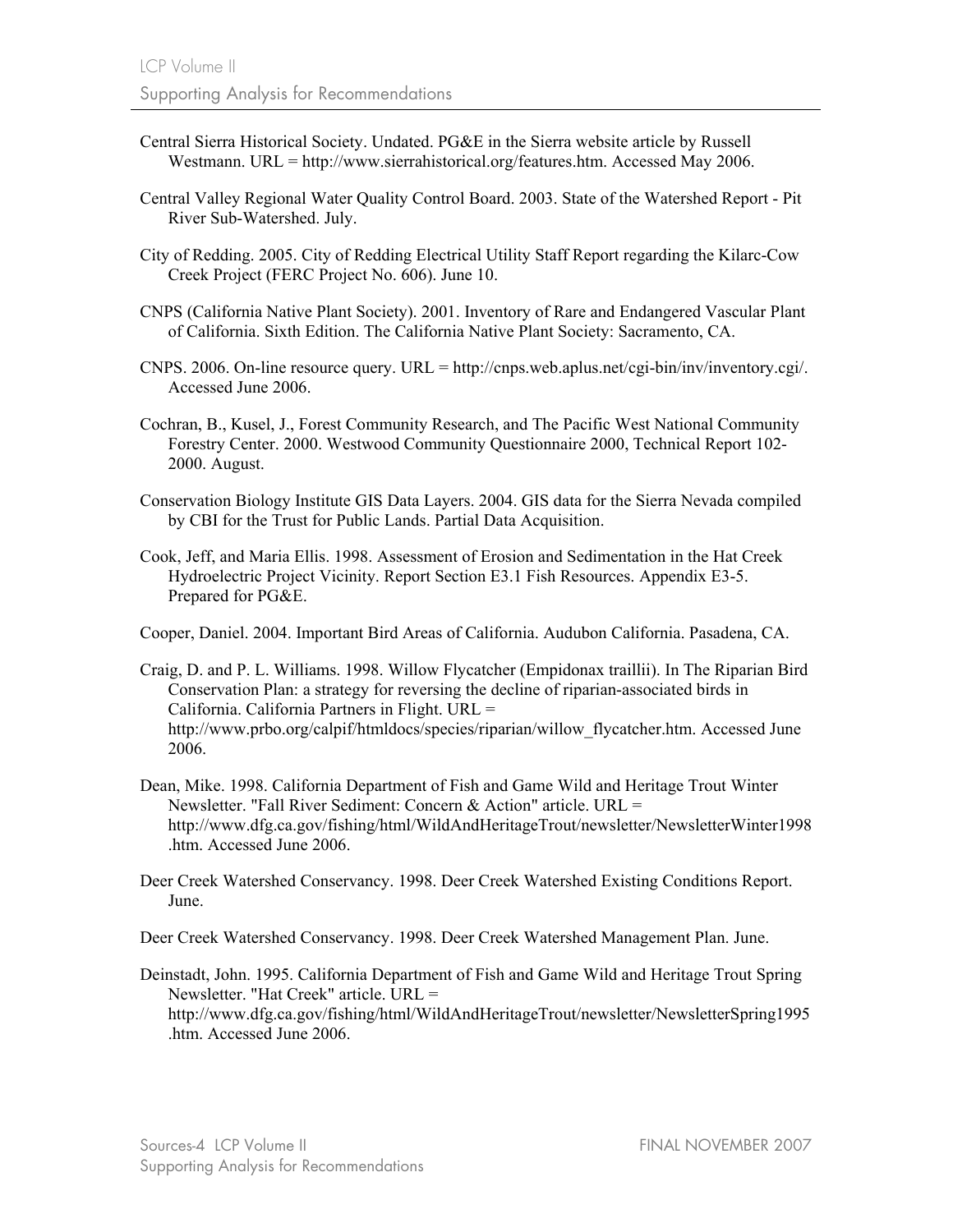- DeSabla-Centerville ILP participants. 2005. Comments on Scoping Document 1, Pre-Application Document and Study Plans for the DeSabla-Centerville Project (FERC Project No. 803). January.
- DFG (California Department of Fish and Game). 1988. California's Wildlife, Amphibians and Reptiles. California Wildlife Habitat Relationships System. URL = http://www.dfg.ca.gov/whdab/html/A042.html. Accessed June 2006.
- DFG. 1995. Fish Species of Special Concern in California, Spring-run Chinook Salmon. URL = http://www.dfg.ca.gov/hcpb/species/ssc/sscfish/sprngrnchnok.htm. Accessed June 2006.
- DFG. 1997. Candidate Fish Habitat Acquisition Project of PG&E Lands for Northern Sierra Memo. June.
- DFG. 1998. California Wildlife Relationship System Dryland Grain and Seed Crops.
- DFG. 1999. Hat Creek Wild Trout Management Plan.
- DFG. 2003. Atlas of the Biodiversity of California. State of California The Resources Agency, Department of Fish and Game: Sacramento, CA.
- DFG. 2003. Fall River Wild Trout Area Description. URL = http://www.dfg.ca.gov/fishing/html/WildAndHeritageTrout/waters/FallRiver.htm. Accessed April 3, 2006.
- DFG. 2003. Hat Creek Wild Trout Information. URL = http://www.dfg.ca.gov/fishing/html/WildAndHeritageTrout/waters/HatCreek.htm. Accessed February 1, 2006.
- DFG. 2003. McCloud River Wild Trout Area Information. URL = http://www.dfg.ca.gov/fishing/html/WildAndHeritageTrout/waters/LowerMcCloudRV.htm. Accessed June 2006.
- DFG. 2003. Memorandum Candidate Fish Habitat Acquisition Projects for PG&E Lands in the Northern Sierra. June. 3.
- DFG. 2003. Wild and Heritage Trout Waters webpage. URL = http://www.dfg.ca.gov/fishing/html/WildAndHeritageTrout/waters/WildHeritageTroutWaters \_0.htm. Accessed July 2005.
- DFG. 2005. California Freshwater Sportfishing Regulations Booklet.
- DFG. 2005. DFG Regional Divestiture Evaluation Sheets. July 7.
- DFG. 2005. DFG Response to Initial Information Package for the Kilarc-Cow Creek Project (FERC Project No. 606). October 10.
- DFG. 2006. California Freshwater Sport Fishing Regulations Booklet. URL = http://www.fgc.ca.gov/2006/06freshfishregbook.pdf. Accessed November 2006.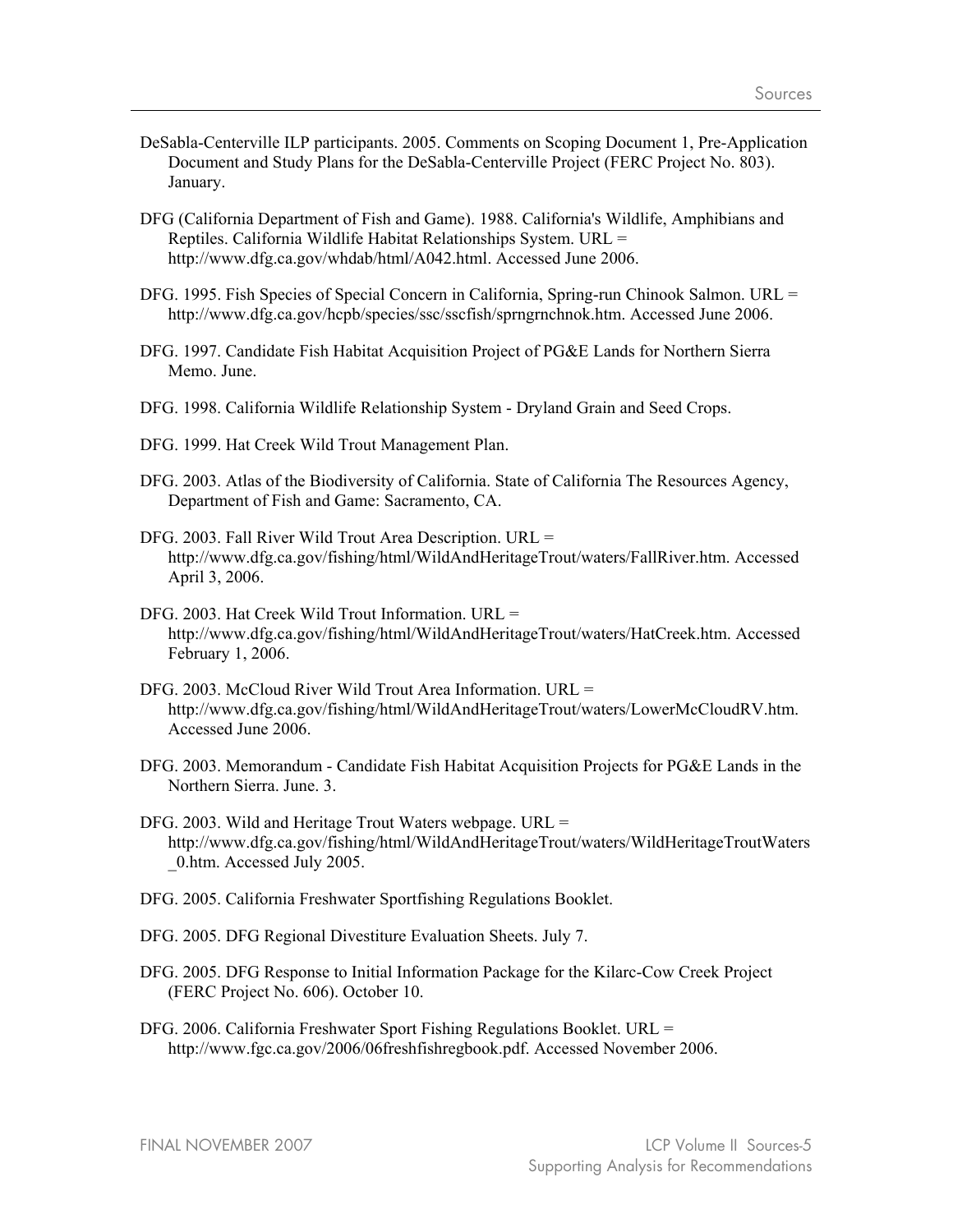- DFG. 2006. California Natural Diversity Database (CNDDB). Rarefind 3. Commercial version dated March 30, 2006. Wildlife and Habitat Data Analysis Branch. Database query.
- DFG. 2006. Special Animals list. February.
- DFG. 2006. Special Invertebrate Species Accounts. April. URL = http://www.dfg.ca.gov/whdab/html/invertebrates.html#mollusks-bivalvia. Accessed June 2006.
- DFG. 2006. Special Vascular Plants, Bryophytes, and Lichens list. October.
- DFG. 2006. San Joaquin Valley Southern Sierra Region Fish Stocking Schedule. URL = http://www.dfg.ca.gov/fishplant/fishplant\_r4.html. Accessed June 2006.
- DPR (California Department of Parks and Recreation). 2005. DPR Fiscal Report 2004/2005. October.
- DPR. 2005. McArthur-Burney Falls Memorial State Park Brochure.
- Dreamflows. 2006. Webpage. URL = http://www.dreamflows.com/index.html. Accessed July 2006.
- DWR (Department of Water Resources). 2005. Volume III, Preliminary Draft Environmental Assessment for the Oroville Facilities Project (FERC Project No. 2100). January.
- DWR. 2005. FERC Project No. 2100, Settlement Agreement and Recreation Management Plan. January.
- Eastern Fresno County Historical Society. 2001. Local History Project Auberry Series webpage. URL = http://www.efchs.org/auberry\_index.html. Accessed May 2006.
- EDAW. 2002. FERC License No. 619 License Article 103 Study 19 Forest Carnivore Survey. Prepared for PG&E. December.
- EDAW. 2002. FERC License No. 619 License Article 103 Study 2 Projected Recreation Use Study. Prepared for PG&E. October.
- EDAW. 2002. FERC License No. 619 License Article 103 Study 20 Haskins Valley Grazing Assessment. Prepared for PG&E. December.
- EDAW. 2002. FERC License No. 619 License Article 103 Study 1 Existing Recreation Use Study. Prepared for PG&E. October.
- EDAW. 2005. PG&E License Manager and Compliance Coordinator Meeting Notes. San Francisco, CA. October 31 & November 7.
- EDAW. 2005. PG&E Natural Resource Management Group Meeting Notes. San Francisco, CA. December.
- EDAW. 2005. Pit River Tribe Meeting Notes. Burney, CA. September 8.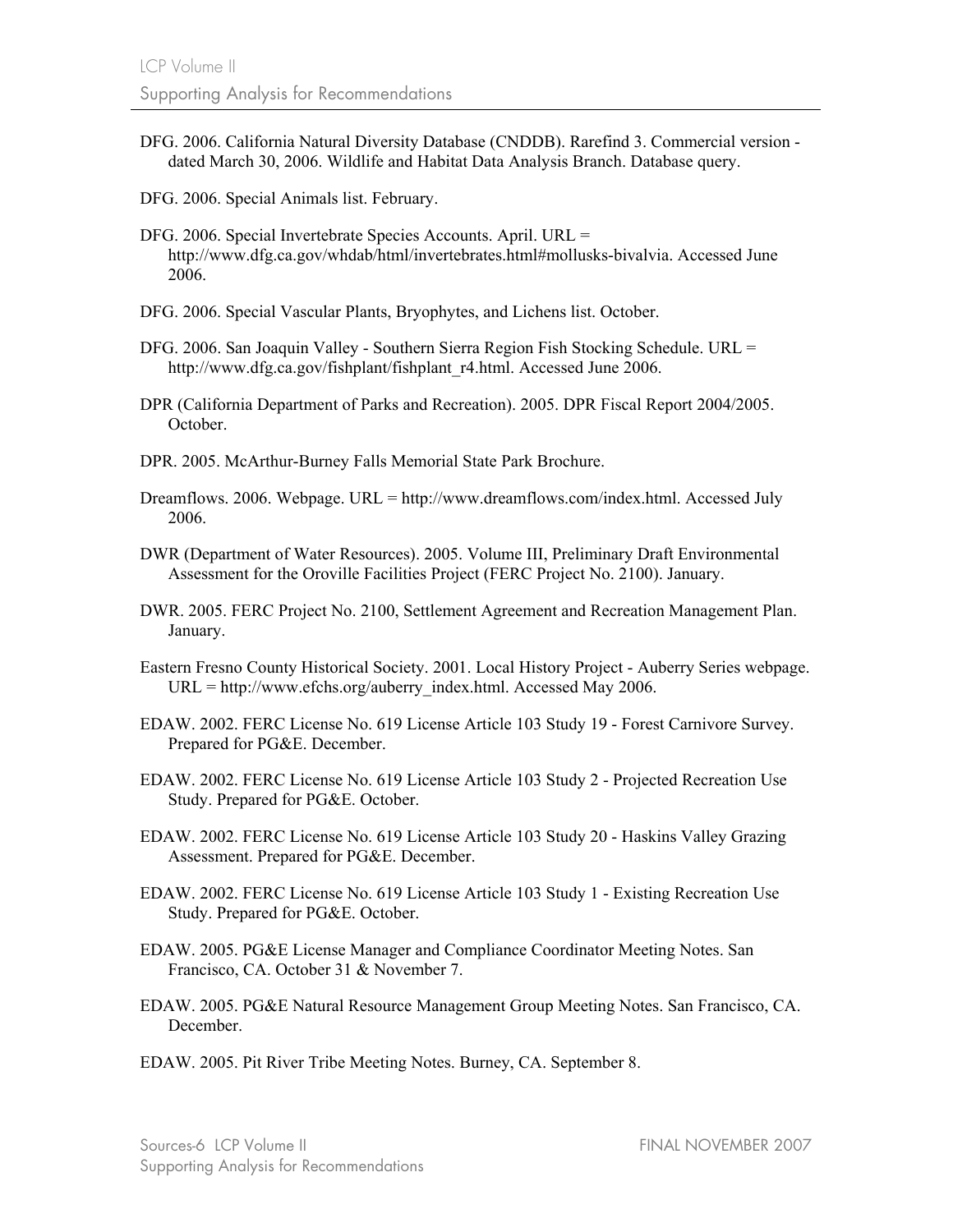- EDAW. 2005. Targeted Meeting Notes with BLM. Sacramento, CA. July 8 and August 17.
- EDAW. 2005. Targeted Meeting Notes with CDF. Sacramento, CA. August 16.
- EDAW. 2005. Targeted Meeting Notes with DFG. Sacramento, CA. June 14 and July 7.
- EDAW. 2005. Targeted Meeting Notes with PG&E. San Francisco, CA. May 24-25.
- EDAW. 2005. Targeted Meeting Notes with USFS. Sacramento, CA. June 13.
- EDAW. 2005-2007. Community Meeting notes. [See Volume I Table 5-2 for a list of locations and dates.]
- EDAW. 2005-2007. Site Visit notes.
- EDAW. 2006. Bucks Lake Recreation Assessment.
- Eldorado County. April 14, 2005. Parcel base currency. 2004 Eldorado County General Plan Land Use Diagram.  $URL =  $http://www.co-el$$ dorado.ca.us/Planning/GeneralPlanQuadMaps.htm. Accessed June 2006.
- Fall River Wild Trout Foundation. 1998. Fall River Restoration Plan. URL = http://users.rcn.com/ccate/FRWTFRestrnPln.html. Accessed April 5, 2006.
- Feather River Coordinated Resource Management (FRCM) Group. 2005. Minutes from Management Committee Meeting. August.
- Feldman, M. 1999. A Cost-Benefit Analysis of Flow Alternatives Associated with PG&E's Rock Creek-Cresta Project. December.
- FERC (Federal Energy Regulatory Commission). 1961. License Order for the McCloud-Pit Project (FERC Project No. 2106). August 18.
- FERC. 1964. Terms and Conditions of License for Constructing Major Project Affecting Lands of the United States, Form L-1 for the Merced Falls Project (FERC Project No. 2467). April 1.
- FERC. 1969. License Order for the Merced Falls Project (FERC Project No. 2467). July.
- FERC. 1972. Order Approving Granting of Easements for the Merced Falls Project (FERC Project No. 2467). June 14.
- FERC. 1976. Order Approving Exhibit R, Dismissing Exhibit K and Amending License, Instrument No.3 for the Merced Falls Project (FERC Project No. 2467). September 29.
- FERC. 1981. Order Approving Revised Exhibit K, and R Drawings, Instrument No.5 for the Merced Falls Project (FERC Project No. 2467). April 28.
- FERC. 1982. Order Denying Appeal, Approving Settlement Agreement and Issuing New License for the Potter Valley Project (FERC Project No. 77). November 3.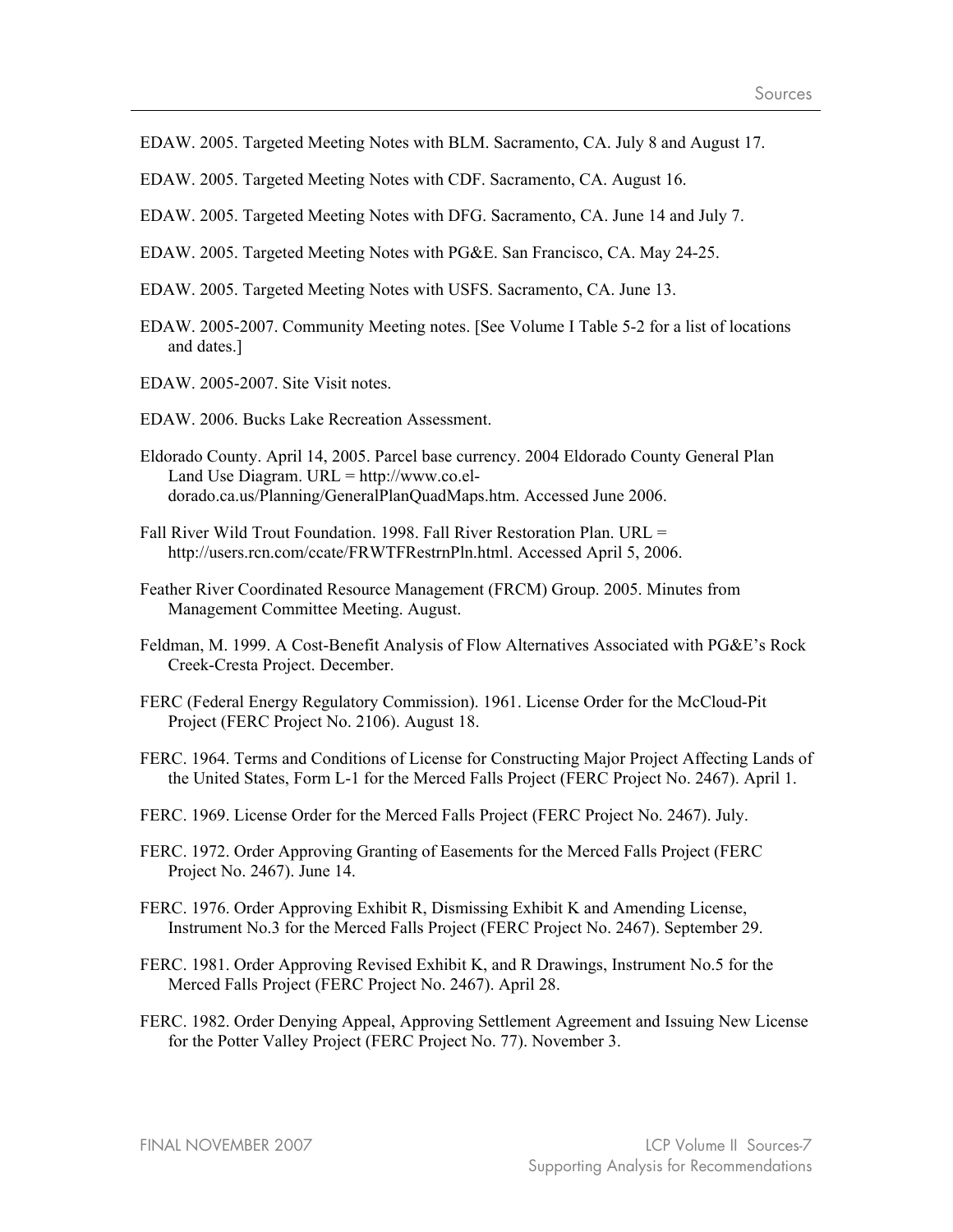- FERC. 1989. Order Amending License for the Helms Pumped Storage Project (FERC Project No. 2735). August.
- FERC. 1991. License Application Environmental Assessment for the Tule River Project (FERC Project No. 1333).
- FERC. 1991. Order Approving Wildlife Habitat Management Plan for the Helms Pumped Storage Project (FERC Project No. 2735). March.
- FERC. 1992. Environmental Assessment (EA) for the Phoenix Project (FERC Project No. 1061). January 10.
- FERC. 1992. License Order for the Phoenix Project (FERC Project No. 1061). September.
- FERC. 1992. Environmental Assessment for the Narrows Project (FERC Project No. 1403). February 21.
- FERC. 1992. Order Approving Revised Recreation Plan for the Merced Falls Project (FERC Project No. 2467). May 21.
- FERC. 1992. Order Approving Revised Recreation Plan for the Merced Falls Project (FERC Project No. 2467). May.
- FERC. 1993. Order Issuing New License for the Tule River Project (FERC Project No. 1333). December 30.
- FERC. 1993. License Order for the Narrows Project (FERC Project No. 1403). February 11.
- FERC. 1993. License Order for the Drum-Spaulding Project (FERC Project No. 2310). February.
- FERC. 1995. Draft Environmental Assessment for the Haas-Kings River Project (FERC Project No. 1988).
- FERC. 1996. Order Approving Amended Fish and Wildlife Mitigation Plan and Schedule for Implementation of Amended Fish and Wildlife Mitigation Plan for the Battle Creek Project (FERC Project No. 1121). October 10.
- FERC. 2000. Environmental and Public Use Inspection Report for the Drum-Spaulding Project (FERC Project No. 2310). July.
- FERC. 2001. Environmental Assessment for the Mokelumne River Project (FERC Project No. 137). May.
- FERC. 2001. License Order for the Mokelumne River Project (FERC Project No. 137). October.
- FERC. 2001. Order Approving Revised Cultural Resources Monitoring Schedule (Article 412) for the Phoenix Project (FERC Project No. 1061). May 1.
- FERC. 2001. Order Approving Settlement and Issuing New License for the Rock Creek-Cresta Project (FERC Project No. 1962). October.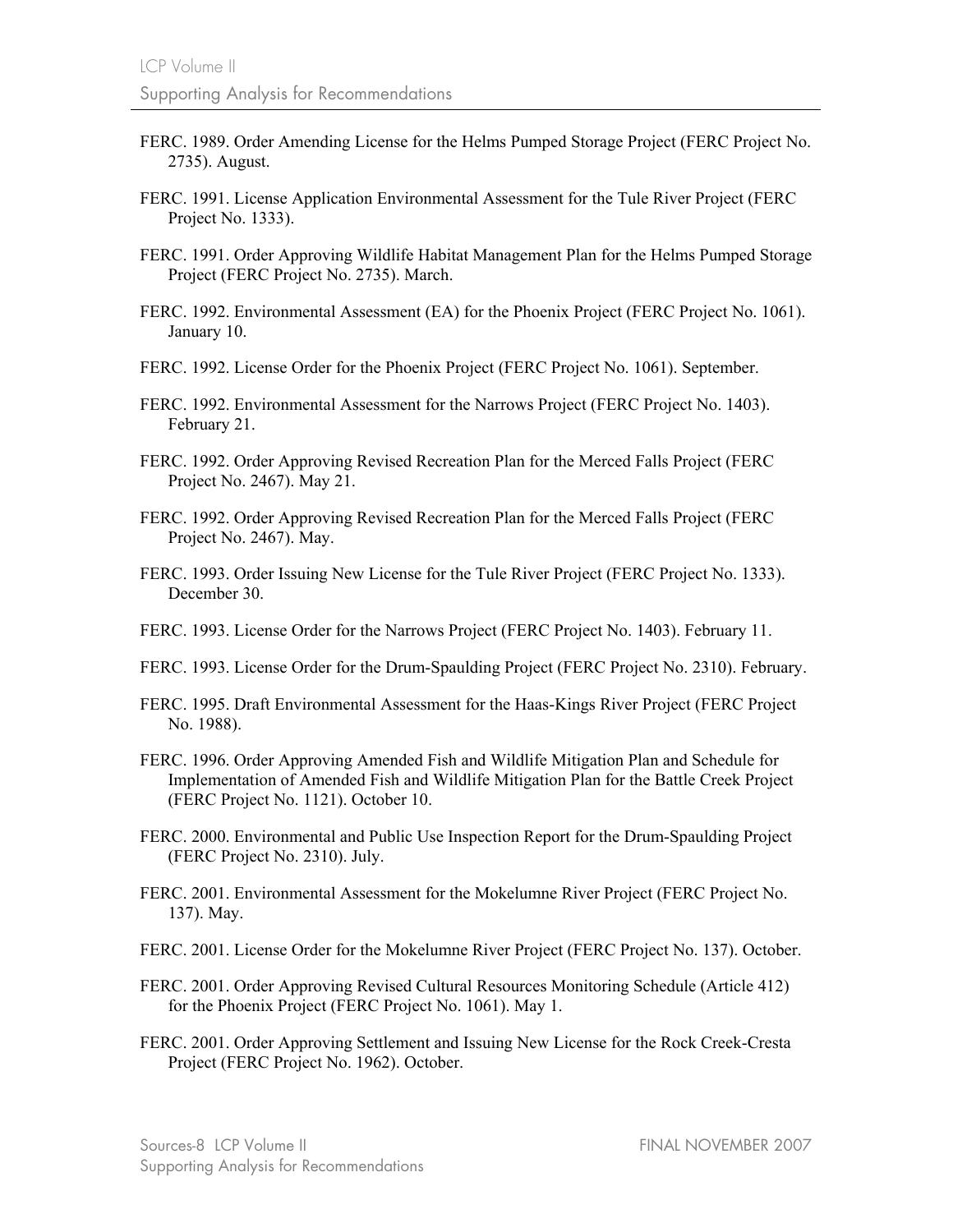- FERC. 2001. License for the Haas-Kings River Project (FERC Project No. 1988). March.
- FERC. 2001. Merced River Environmental Inspection Report for the Merced Falls Project (FERC Project No. 2467).
- FERC. 2002. Supplemental Environmental Assessment for the Tule River Project (FERC Project No. 1333). September.
- FERC. 2002. Supplemental Environmental Assessment for the Crane Valley Project (FERC Project No. 1354). September.
- FERC. 2002. Order Approving Wildlife Mitigation Plan for the Haas-Kings River Project (FERC Project No. 1988). September.
- FERC. 2002. License Order for the Hat Creek Project (FERC Project No. 2661). November 14.
- FERC. 2002-2005. Sierra National Forest PG&E Hydroelectric Generation North Fork Kings River Consultation Meetings May 2002 - November 2005 for the Haas-Kings River Project (FERC Project No. 1988).
- FERC. 2003. Order Issuing New License for the Crane Valley Project (FERC Project No. 1354). September 16.
- FERC. 2003. Order Approving Recreation Monitoring Report Pursuant to Article 406 for the Haas-Kings River Project (FERC Project No. 1988). November.
- FERC. 2003. Environmental Inspection Report for the Yuba River Development Project (FERC Project No. 2246). September.
- FERC. 2003. License Order for the Pit 1 Project (FERC Project No. 2687). March 19.
- FERC. 2004. Environmental Inspection Report for the Potter Valley Project (FERC Project No. 77). September 28.
- FERC. 2004. Order Amending License for the Potter Valley Project (FERC Project No. 77). January 28.
- FERC. 2004. Environmental Inspection Report for the Kerckhoff Project (FERC Project No. 96). June 8.
- FERC. 2004. Final Environmental Impact Statement (EIS) for the Pit 3, 4, 5 Project (FERC Project No. 233). June 8.
- FERC. 2004. Relicensing Issues Scoping Document 1 for the DeSabla-Centerville Project (FERC Project No. 803). December.
- FERC. 2004. Annual Operations Inspection for the Tule River Project (FERC Project No. 1333). April.
- FERC. 2004. Letter to PG&E from FERC Regarding New License for Crane Valley Project (FERC Project No. 1354). March 16.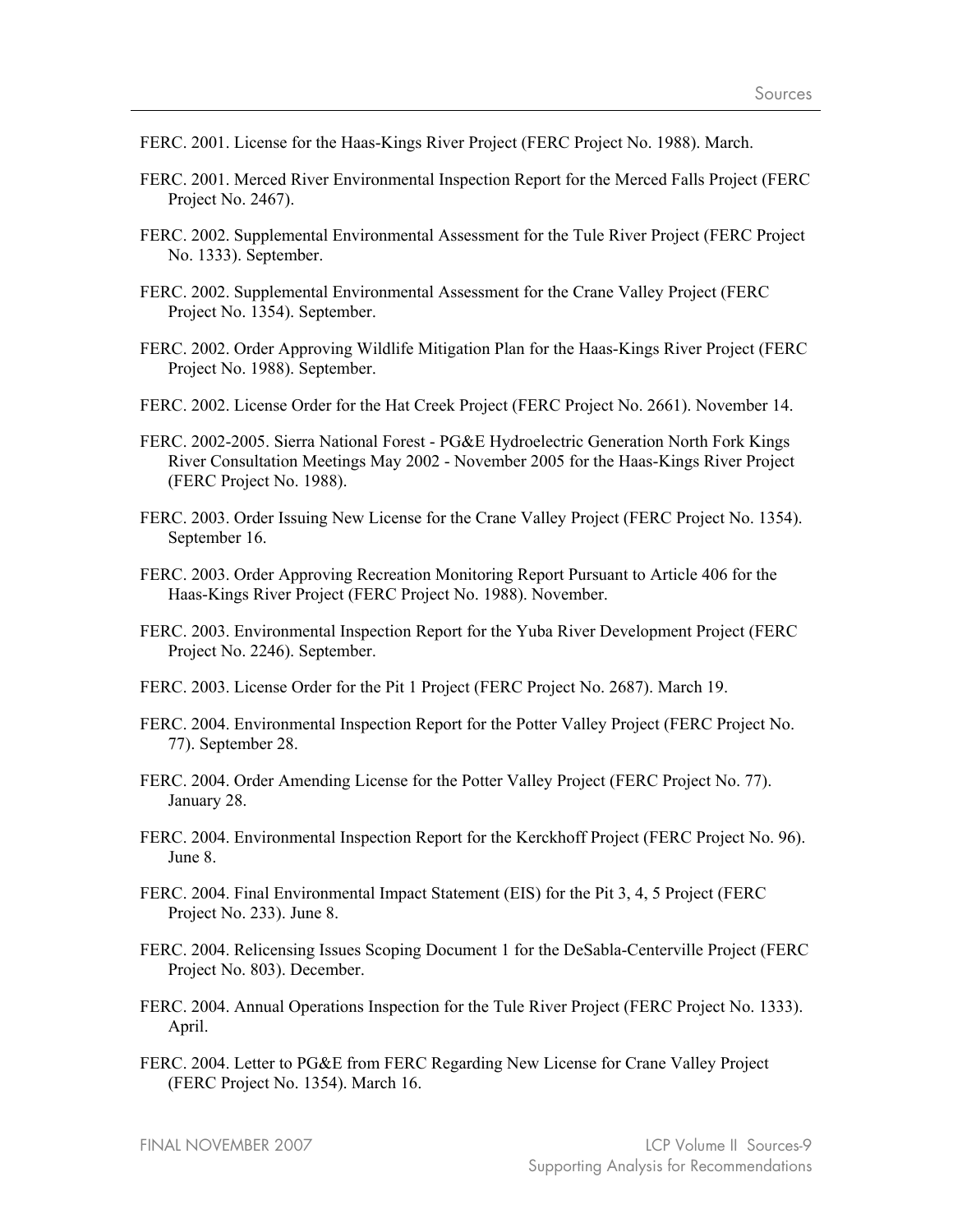- FERC. 2004. Environmental Inspection Report for the Rock Creek-Cresta Project (FERC Project No. 1962). January.
- FERC. 2004. Order Approving Recreation Plan Under Article 407 for the Haas-Kings River Project (FERC Project No. 1988). May.
- FERC. 2004. Additional Information Request and Revised Schedule for the Poe Project (FERC Project No. 2107). November.
- FERC. 2005. Cultural Resources Letter for the Potter Valley Project (FERC Project No. 77). May 2 and June 15.
- FERC. 2005. Order Approving Plan for Annual Salmon Carcass Survey and Stock Rescue Program for the Potter Valley Project (FERC Project No. 77). March 3.
- FERC. 2005. Final Multiple Project Environmental Assessment for the Kern Canyon Project (FERC Project No. 178). September.
- FERC. 2005. Relicensing Issues Scoping Document 2 for the DeSabla-Centerville Project (FERC Project No. 803). March.
- FERC. 2005. Environmental Inspection Report for the Phoenix Project (FERC Project No. 1061). January 25.
- FERC. 2005. Order Approving Historic Properties Management Plan for the Crane Valley Project (FERC Project No. 1354). June 8.
- FERC. 2005. Order Granting Extension of Time for Certain Articles and Conditions of the License for the Crane Valley Project (FERC Project No. 1354). December 13.
- FERC. 2005. Final Environmental Impact Statement for the Upper North Fork Feather River Project (FERC Project No. 2105). November.
- FERC. 2005. Final Environmental Impact Statement for the Spring Gap-Stanislaus Project (FERC Project No. 2130). March.
- FERC. 2005. Order Modifying and Approving McArthur Swamp Maintenance Plan for the Pit 1 Project (FERC Project No. 2687). January.
- FERC. 2006. Shoreline Erosion at Fuller Grove Boat Ramp Letter for the Potter Valley Project (FERC Project No. 77). April 21.
- FERC. 2006. Order Approving Phase 2 Whitewater Boating Study Plan for the Pit 1 Project (FERC Project No. 2687). August 24.
- FERC. 2007. License Order for the Pit 3, 4, 5 Project (FERC Project No. 233). July 2.
- FOTR (Friends of the River). 2006. California Rivers Kings River webpage. URL = http://www.friendsoftheriver.org/CaliforniaRivers/Rivers/Kings.html. Accessed June 2006.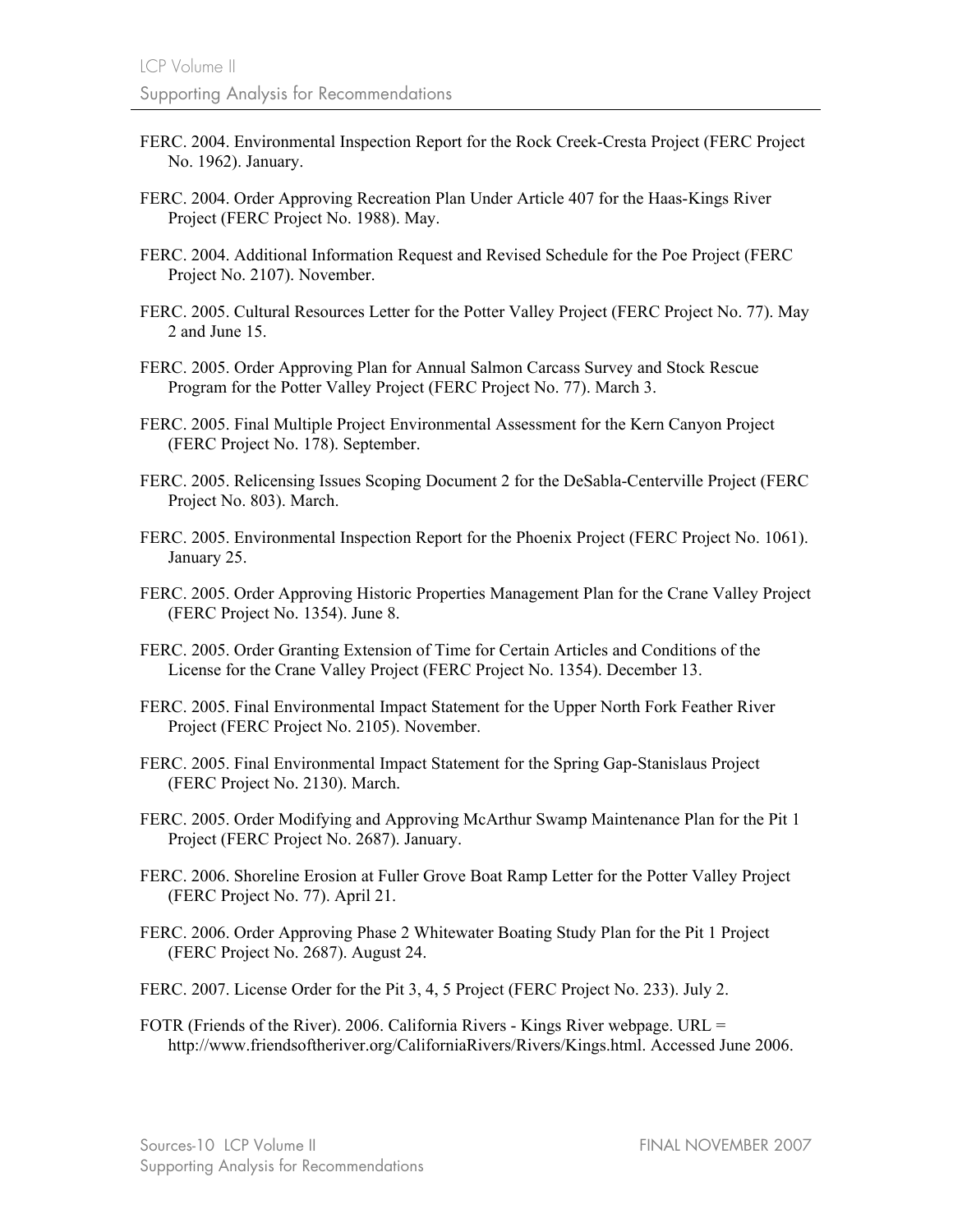- FOTR. 2006. California Wild and Scenic Rivers Act. URL = http://www.friendsoftheriver.org/CaliforniaRivers/CaliforniaWildAndScenicRiversAct.html. Accessed May 5, 2006.
- Framatome ANP. 2003. River Access Management Plan for the Rock Creek-Cresta Project (FERC Project No. 1962). April.
- Fresno Bee. 2000. Newspaper article series: "Eye on the Valley." URL = http://www.fresnobee.com/. Accessed June 2006.
- Fresno County. 2000. Fresno County General Plan. October.
- Friends of Sierra Rock Art. 2006. Webpage. URL = http://www.sierrarockart.org/. Accessed May 2006.
- GANDA (Garcia and Associates). 2002. FERC License No. 619 License Article 103 Study 14+15 - Sensitive Plant Survey/Noxious Weed Surveys. Prepared for PG&E. December.
- GANDA. 2002. FERC License No. 619 License Article 103 Study 17 Willow Flycatcher Study. Prepared for PG&E. December.
- GANDA. 2002. FERC License No. 619 License Article 103 Study 18 Bald Eagle Survey. Prepared for PG&E. December.
- GANDA. 2002. FERC License No. 619 License Article 103 Study 23 Bat Surveys. Prepared for PG&E. December.
- GANDA. 2002. FERC License No. 619 License Article 103 Study 12 Special Status Amphibian & Aquatic Reptile Surveys. Prepared for PG&E. December.
- GANDA. 2002. Special Status Wildlife, Rare Plant and Vegetation Survey Maps. Bucks Lake. Prepared for PG&E.
- GANDA. 2005. Bald Eagle Compliance Monitoring Plan 2004 Annual Report for the Pit 1 Project (FERC Project No. 2687). Prepared for PG&E. January 31.
- GANDA. 2005. Bat Study Results Report for the Pit 1 Project (FERC Project No. 2687). Prepared for PG&E. June 17.
- GANDA. 2006. Final Data Report: Bear River Below Lower Bear River Reservoir Dam 2004 Fish and Benthic Macroinvertebrate Surveys for the Mokelumne River Project (FERC Project No. 137). Prepared for PG&E. January.
- GANDA. 2006. Bald Eagle Compliance Monitoring Plan 2005 Annual Report for the Pit 1 Project (FERC Project No. 2687). Prepared for PG&E. January.
- Granite Bay Flycasters. 2001. Bear River Restoration Project. November.
- Hickman, J.C. Editor. 1993. The Jepson Manual: Higher Plants of California. University of California Press, Berkeley and Los Angeles, CA.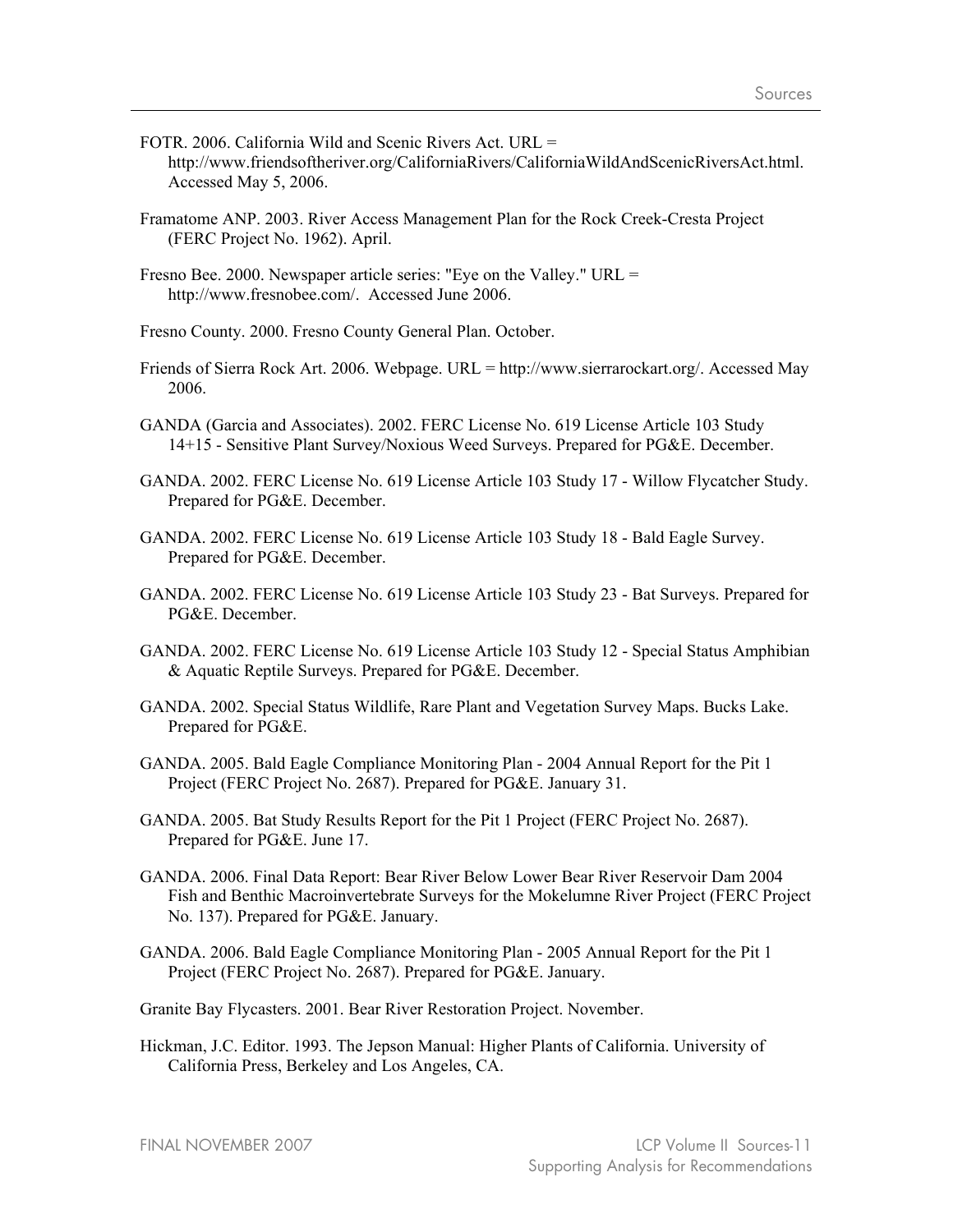- Holbek, Lars and Chuck Stanley. 1998. The Best Whitewater in California: The Guide to 180 Runs. Watershed Books: Coloma, CA.
- Jackman, R.E. 2004. Bass Lake Bald Eagle and Raptor Management Plan for the Crane Valley Project (FERC Project No. 1354). Prepared for PG&E. August.
- Jones & Stokes. 1992. Habitat and Conservation Plan for the Narrows Project (FERC Project No. 1403). Prepared for PG&E. August.
- Jones & Stokes. 1997. Results of Red-Legged Frog Survey at McCumber Reservoir for the Battle Creek Project (FERC Project No. 1121). Prepared for PG&E. August 25.
- Jones & Stokes. 2002. Redd Dewatering and Fry Stranding Monitoring and Evaluation Plan for the Lower Yuba River for the Narrows Project (FERC Project No. 1403). Prepared for PG&E. August.
- Jones & Stokes. 2002. Forest Highway 171 Reconstruction Project Initial Study.
- Jones and Stokes. 2002. Habitat Conservation Plan for PG&E's Narrows 1 Hydroelectric Project. Prepared for PG&E. August.
- Jones & Stokes. 2005. Battle Creek Salmon and Steelhead Restoration Project Final EIS/EIR. Prepared for USBR and SWRCB. July.
- Kelly, M., A. Macdougall, and G. Davis. 1990. Cultural Resource Summary for the Pit No. 1 Hydroelectric Project (FERC Project No. 2687) Vols. I and II. Report on file - PG&E. Chico, CA.
- Kings River Expeditions. Undated. Kings River Whitewater Rafting webpage. URL = http://www.kingsriver.com/. Accessed June 2006.
- Knight, Richard, and Audrey R. Taylor. 2003. Wildlife Responses to Recreation and Associated Visitor Perceptions. Ecological Applications: Vol. 13, No. 4, pp. 951–963. Ecological Society of America.
- Lake County. 2005. Lake County General Plan. September.
- Lake McClure and Lake McSwain. Undated. Lake McSwain Recreation Area webpage. URL = http://www.lakemcclure.com/camping/lake\_mcswain.html. Accessed May 2006.
- Letters from Board Members and their constituents. Received 2005-2006, Ongoing. Provided to the Stewardship Council.
- Letters from stakeholders. Received 2005-2006, Ongoing. Provided to the Stewardship Council.
- Leung, Yu-Fai, and Jeffrey L. Marion. 2000. Recreation Impacts and Management in Wilderness: A State-of-Knowledge Review. U.S. Forest Service Proceedings RMRS-P-15-VOL-5.
- Lion's Club. Last updated May 8, 2006. Camp McCumber webpage. URL = http://www.4c1lions.org/campmccumber.htm. Accessed May 2006.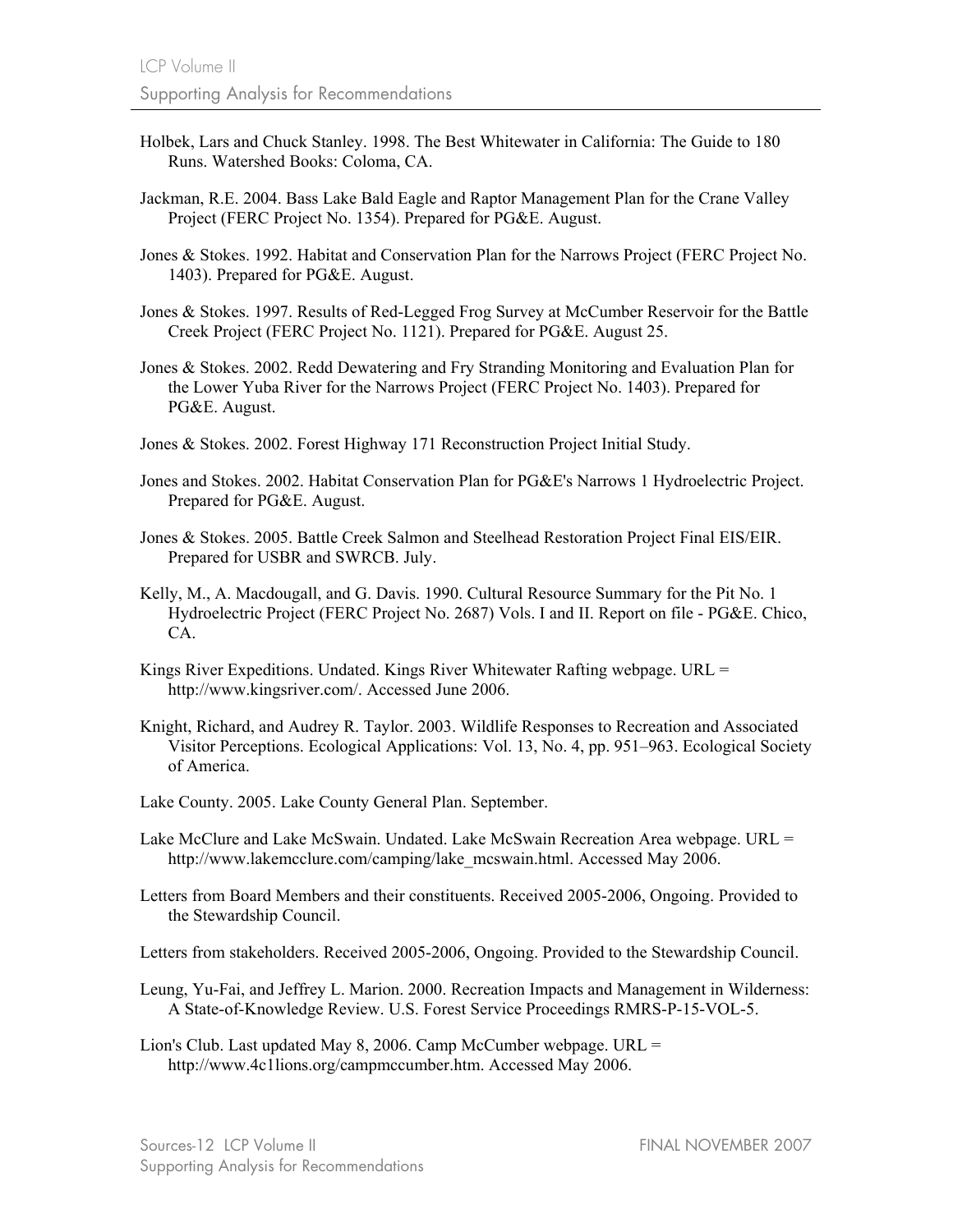- Madera County Recorder (R. Martinez). 2000. Assignment of Interest in Master Lease (Recording Requested by Fidelity National Title Company). May 24.
- Manton Fire Safe Council. June 2, 2006. Manton Fire Safe Council webpage. URL = http://www.battle-creek.net/firesafe.html. Accessed June 2006.
- Mariposa County General Plan. Mariposa County Planning Department. Mariposa, CA. December 18, 2006.
- Markley, R. and G. Smart. 1991. An Archaeological Survey of the Proposed Burney Gardens Timber Harvest Plan, Shasta County, California. Report on file – PG&E. Chico, CA.
- Matthews, Kathleen and Karen Pope. 1999. A Telemetric Study of the Movement Patterns and Habitat Use of Rana muscosa, the Mountain Yellow-legged Frog, in a High-elevation Basin in Kings Canyon National Park, California. Journal of Herpetology, Vol. 33, No. 4, pp. 615- 624.

Mendocino County. 1981. Mendocino County General Plan.

- Merced County. 2000. Merced County Year 2000 General Plan.
- Moore, John and Eric Gerstung. 2006. Recommended Disposition and Future Management Memo. March.
- Moore, John. 2005. PG&E Watershed Memo. Received August.
- Moyle, Peter B. 2002. Inland Fishes of California. University of California Press. Berkeley, CA.
- Nevada County. 1995. Nevada County General Plan. URL = http://www.mynevadacounty.com/planning/index.cfm?ccs=783. Accessed June 2006.
- NOAA(National Oceanic and Atmospheric Administration). 2002. NOAA Biological Opinion for the Potter Valley Project (FERC Project No. 77). November.
- NOAA National Marine Fisheries Service (NMFS). 2005. NOAA NMFS Response to Initial Information Package for the Kilarc-Cow Creek Project (FERC Project No. 606). November 14.
- North Fork Associates. 2005. Dyer Mountain Project Draft Environmental Impact Report. April.
- North Shore Campground. 2002. Webpage. URL = http://www.northshorecampground.com/index.htm. Accessed October 2006.
- NPS (National Park Service). 2004. Response to Final License Application and Additional Information Requests for the Poe Project (FERC Project No. 2107). February.
- NPS. Last updated November 23, 2004. Butte Creek Eligibility for Federal Wild and Scenic River Designation (Nationwide Rivers Inventory Program). URL = http://www.nps.gov/ncrc/programs/rtca/nri/states/ca.html. Accessed October 2005.
- Oregon Kayaking. Undated. Webpage. URL = http://www.oregonkayaking.net/. Accessed May 2006.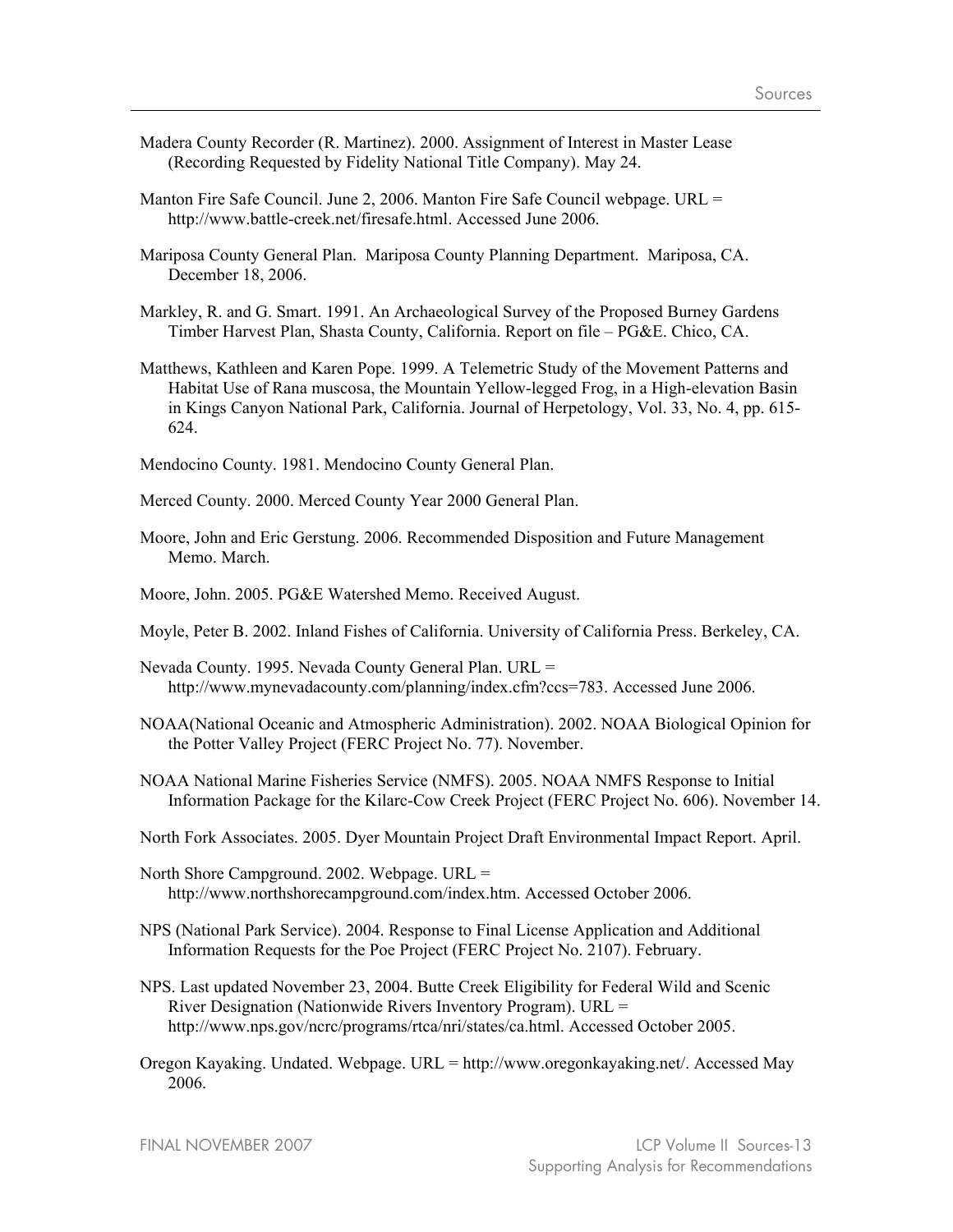- PG&E (Pacific Gas and Electric Company). 1969. Exhibit R, Recreational Use Plan for the Battle Creek Project (FERC Project No. 1121).
- PG&E. 1972. Iron Canyon Revised Recreation Use Plan for the McCloud-Pit Project (FERC Project No. 2106).
- PG&E. 1975. Exhibit R, Recreation Use Plan for the Merced Falls Project (FERC Project No. 2467). March.
- PG&E. 1978. Fishing Access Plan for the Battle Creek Project (FERC Project No. 1121).
- PG&E. 1979. Application for License for the Phoenix Project (FERC Project No. 1061). December.
- PG&E. 1990. Report on Recreation Resources for the Phoenix Project (FERC Project No. 1061). March.
- PG&E. 1991. Revised Recreation Plan for the Merced Falls Project (FERC Project No. 2467). December.
- PG&E. 1992. Environmental Assessment Revised Recreation Plan for the Drum-Spaulding Project (FERC Project No. 2310). February.
- PG&E. 1993. Article 404 Fisheries Enhancement Plan for the Narrows Project (FERC Project No. 1403). August.
- PG&E. 1993. Article 408 Raptor Protection Plan for the Narrows Project (FERC Project No. 1403). May
- PG&E. 1994. Revised Recreation Plan for the Drum-Spaulding Project (FERC Project No. 2310). December 31.
- PG&E. 1995. Permit to the U.S. Forest Service Rafters Base Camp Keller Ranch SBE 135-10- 27, Parcel 1; Fresno County 653.8 (#34115).
- PG&E. 1999. Fish and Wildlife Mitigation Plan for the McCumber Reservoir Berm Improvements Final Monitoring Report for the Battle Creek Project (FERC Project No. 1121). December 29.
- PG&E. 1999. First Stage Consultation Document, Application for New License for the Spring Gap-Stanislaus Project (FERC Project No. 2130). November.
- PG&E. 1999. Recreation Plan Amendment for the Drum-Spaulding Project (FERC Project No. 2310). February 2.
- PG&E. 1999. Proponents Environmental Assessment. San Francisco, CA. October.
- PG&E. 2000. Biological Assessment of the Effects of Relicensing the Mokelumne River Project (FERC Project No. 137). December.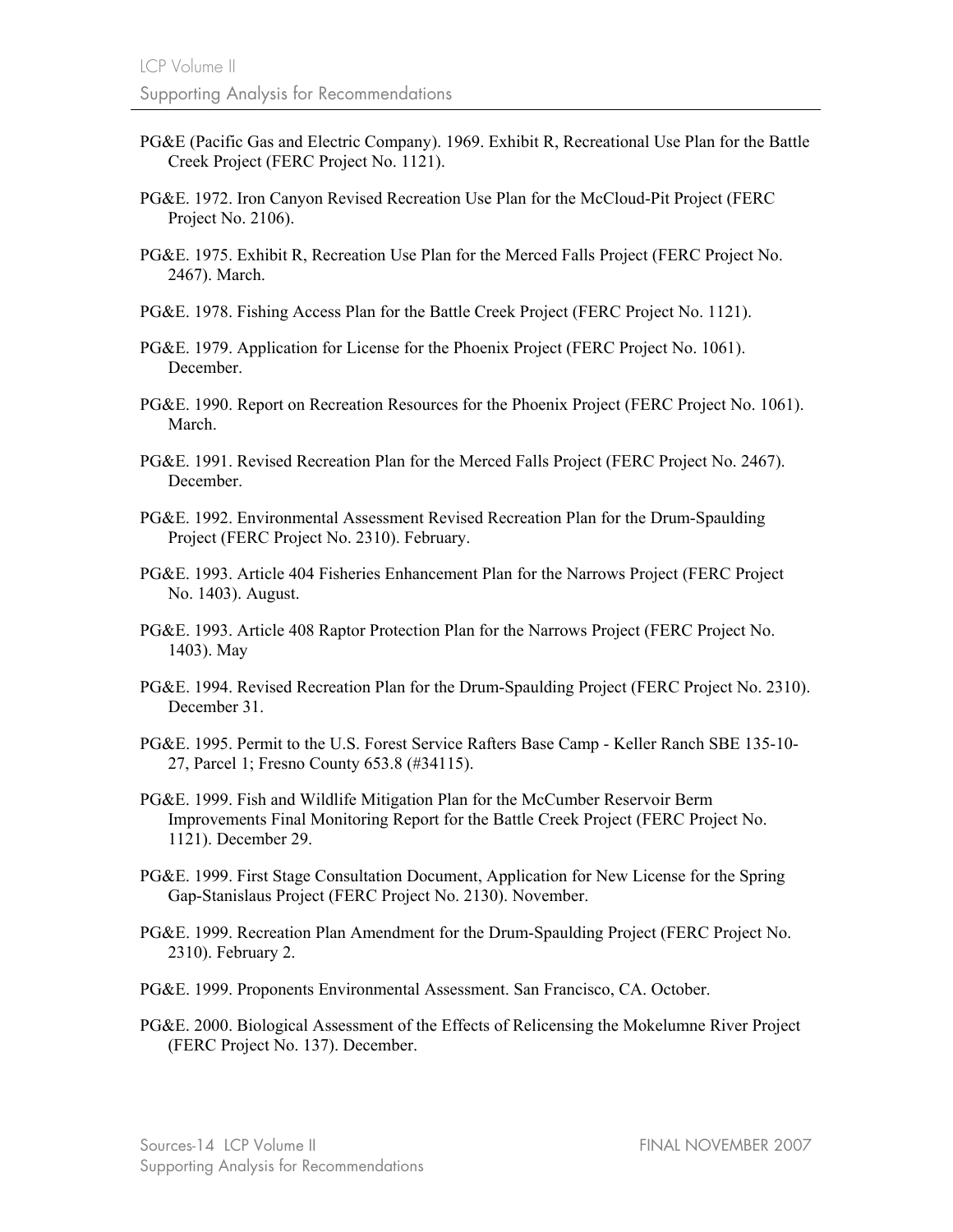- PG&E. 2000. Settlement Agreement, Appendix B, Section III for the Rock Creek-Cresta Project (FERC Project No. 1962). September.
- PG&E. 2000. Settlement Agreement for the Rock Creek-Cresta Project (FERC Project No. 1962). September.
- PG&E. 2001. License Application for the Pit 3, 4, 5 Project (FERC Project No. 233).
- PG&E. 2002. PG&E Letter to FERC Regarding Environmental Inspection of the Battle Creek Project (FERC Project No. 1121). September 13.
- PG&E. 2002. Draft Historic Properties Management Plan for the Crane Valley Project (FERC Project No. 1354). July.
- PG&E. 2002. Letter to FERC Installation of New Erosion Control Measures at Bass Lake for the Crane Valley Project (FERC Project No. 1354). June 14.
- PG&E. 2002. Recreation Implementation Plan for the Mokelumne River Project (FERC Project No. 137). March.
- PG&E. 2002. Rock Creek-Cresta Project River Corridor Interpretation Plan (FERC Project No. 1962). April.
- PG&E. 2002. Final License Application for the Upper North Fork Feather River Project (FERC Project No. 2105). October.
- PG&E. 2002. Final License Application for the Spring Gap-Stanislaus Project (FERC Project No. 2130). December.
- PG&E. 2002. McArthur Swamp Mitigated Negative Declaration. January 24.
- PG&E. 2002-2006. Crane Valley Project Cultural Resource Committee Quarterly Meetings Agenda and Meeting Notes (FERC Project No. 1354).
- PG&E. 2003 to 2006. Ecological Resources Committee Annual Report for the Mokelumne River Project (FERC Project No. 137). May.
- PG&E. 2003. Recreation Reports (Form 80s) for Coleman Forebay, Lake Nora, Lake Grace, McCumber Reservoir, and North Battle Creek Reservoir for the Battle Creek Project (FERC Project No. 1121). May 19.
- PG&E. 2003. Recreation Report (Form 80) for Wishon Pump Pool for the Tule River Project (FERC Project No. 1333). May 19.
- PG&E. 2003. Application for New License for the Kern Canyon Project (FERC Project No. 178). April.
- PG&E. 2003. Report to FERC on Ecologic Resources Committee (ERC) Meeting for the Rock Creek-Cresta Project (FERC Project No. 1962). March.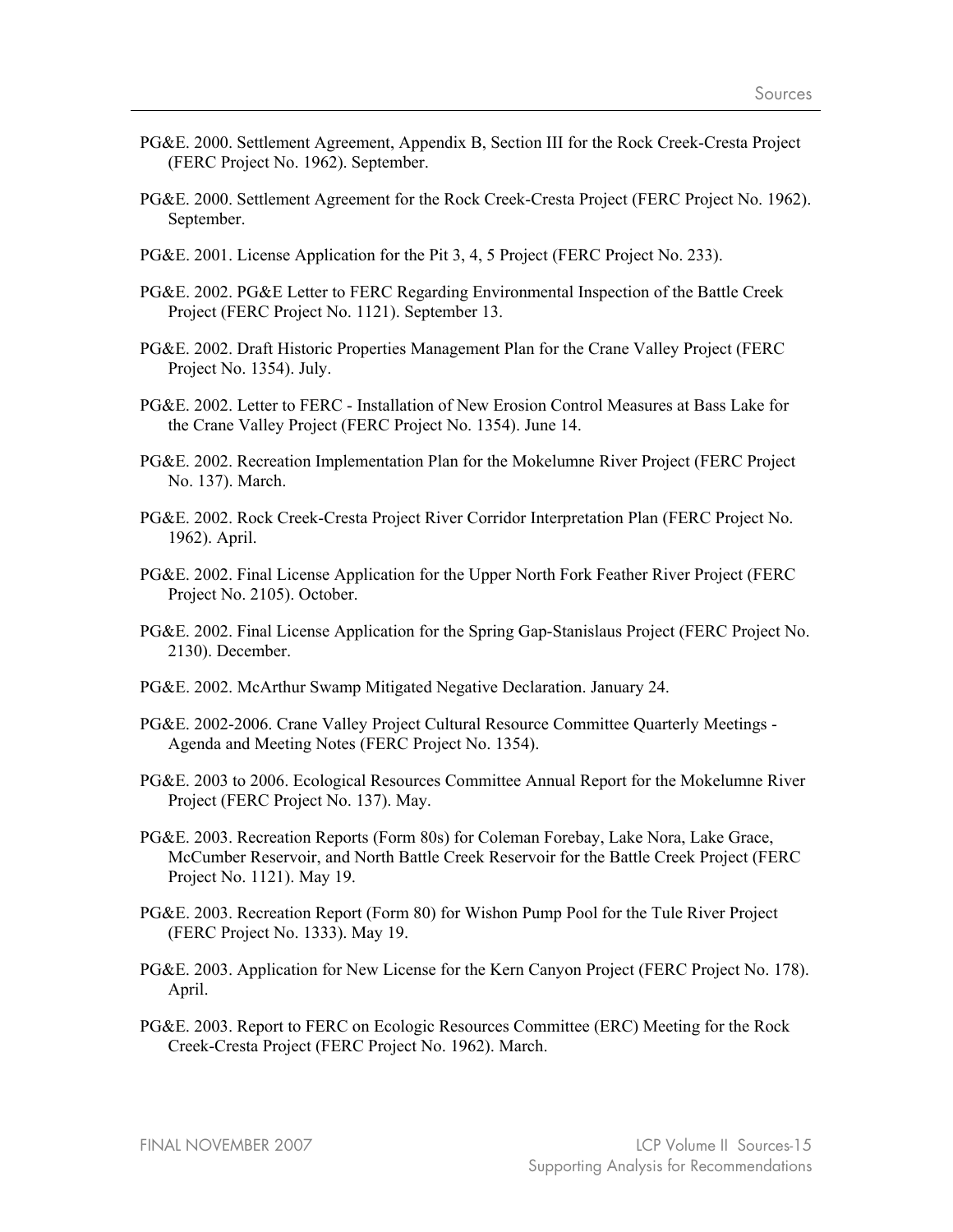- PG&E. 2003. Plan for Control and Prevention of Noxious Weeds for the Rock Creek-Cresta Project (FERC Project No. 1962). July.
- PG&E. 2003. Recreation Facilities Implementation Plan for the Haas-Kings River Project (FERC Project No. 1988). March.
- PG&E. 2003. Application for New License for the Poe Project (FERC Project No. 2107). December.
- PG&E. 2003. Initial Application for New License for the Poe Project (FERC Project No. 2107).
- PG&E. 2003. Results of 2003 Foothill Yellow-Legged Frog and Mountain Yellow-Legged Frog Studies for the Spring Gap-Stanislaus Project (FERC Project No. 2130). May 27.
- PG&E. 2003. Recreation Reports (Form 80s) for Upper Rock Lake, Lower Rock Lake, Culbertson Lake, Upper Lindsey Lake, Middle Lindsey Lake, Lower Lindsey Lake, Feeley Lake, Carr Lake, Blue Lake, Rucker Lake, Fuller Lake, White Rock Reservoir, Meadow Lake, Lake Fordyce, Lake Sterling, Kidd Lake, Kelly Lake, Lake Valley Reservoir, Lake Spaulding, and Deer Creek Forebay for the Drum-Spaulding Project (FERC Project No. 2310). November.
- PG&E. 2003. Fish Monitoring Plan for the Hat Creek Project (FERC Project No. 2661). April.
- PG&E. 2003. Flushing Flow Plan for the Hat Creek Project (FERC Project No. 2661). December 11.
- PG&E. 2003. Hat 2 Powerhouse Public Access Management Plan for the Hat Creek Project (FERC Project No. 2661). October 31.
- PG&E. 2003. Hat Creek Bald Eagle Nesting Territory Management Plan for the Hat Creek Project (FERC Project No. 2661). May 1.
- PG&E. 2003. Shasta Crayfish Management Plan for the Hat Creek Project (FERC Project No. 2661). April.
- PG&E. 2003. Spawning Gravel Augmentation Plan for the Hat Creek Project (FERC Project No. 2661). April.
- PG&E. 2003. Yellow Starthistle Control Plan for the Hat Creek Project (FERC Project No. 2661). April.
- PG&E. 2003. Foothill Yellow-Legged Frog Protection Plan for the Pit 1 Project (FERC Project No. 2687). September.
- PG&E. 2003. McArthur Swamp Management Plan for the Pit 1 Project (FERC Project No. 2687). September.
- PG&E. 2003. Recreation Management and Public Outreach Plan for the Pit 1 Project (FERC Project No. 2687). September.
- PG&E. 2003. Recreation Plan for the Pit 1 Project (FERC Project No. 2687). September.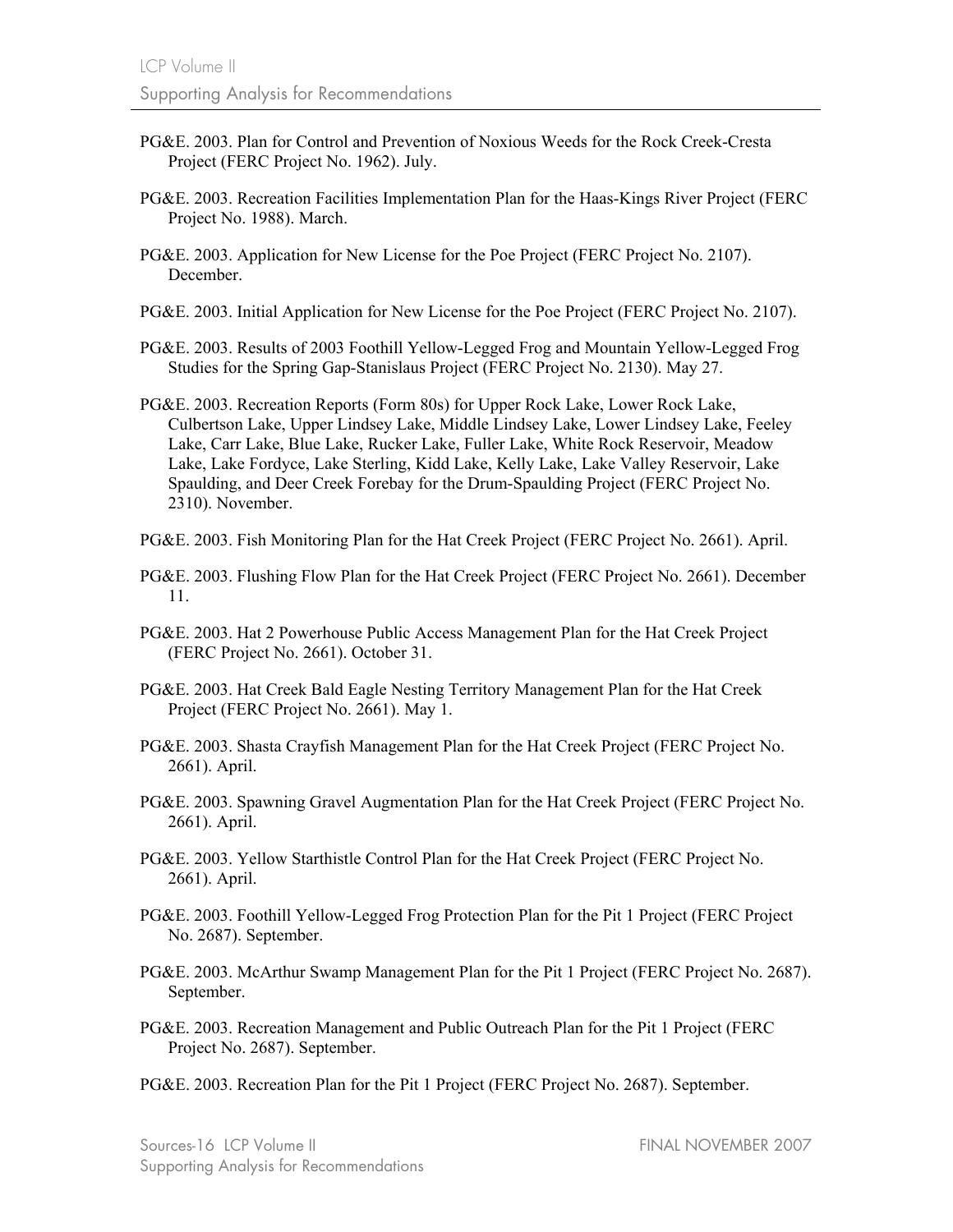- PG&E. 2003. River Flow Information Plan for the Pit 1 Project (FERC Project No. 2687). September.
- PG&E. 2003. Shasta Crayfish Management Plan for the Pit 1 Project (FERC Project No. 2687). September.
- PG&E. 2003. Vegetation Management Plan for the Pit 1 Project (FERC Project No. 2687). September.
- PG&E. 2003. Recreation Report (Form 80) for Kilarc Reservoir for the Kilarc-Cow Creek Project (FERC Project No. 606). May 19.
- PG&E. 2003. Recreation Reports (Form 80s) for Lake Pillsbury and Van Arsdale Reservoir for the Potter Valley Project (FERC Project No. 77). May 19.
- PG&E. 2003. Recreation Use Monitoring Report for the DeSabla-Centerville Project (FERC Project No. 803). April.
- PG&E. 2003. Recreation Report (Form 80) for Wishon Reservoir for the Helms Pumped Storage and Haas-Kings River Project (FERC Project Nos. 2735 and 1988). March.
- PG&E. 2003. Recreation Report (Form 80) for Kerckhoff Lake for the Kerckhoff and Crane Valley Projects (FERC Project Nos. 96 and 1354). May 19.
- PG&E. 2003. Timber and Resource Inventory Report DeSabla Watershed. August.
- PG&E. 2003. Timber and Resource Inventory Report Drum Watershed. August.
- PG&E. 2003. Timber and Resource Inventory Report Kings Crane-Helms Watershed. August.
- PG&E. 2003. Timber and Resource Inventory Report Motherlode Watershed. August.
- PG&E. 2003. Timber and Resource Inventory Report Shasta Watershed. August.
- PG&E. 2003-2005. Sequoia National Forest PG&E Hydroelectric Generation and Tule River Project Consultation Meeting (Article 102) notes (FERC Project No. 1333).
- PG&E. 2004. Letter to FERC Regarding Article 408, Fish Stocking at Tuolumne Canal for the Phoenix Project (FERC Project No. 1061). November 22.
- PG&E. 2004. Letter to FERC Regarding Article 412, Cultural Resources Management Plan for the Phoenix Project (FERC Project No. 1061). November 30.
- PG&E. 2004. Draft Deer Protection Facilities Construction and Monitoring Plan for the Crane Valley Project (FERC Project No. 1354). August.
- PG&E. 2004. Letter with Plans Update for Visual Resources Plan, Wildlife Mitigation Plan, Transportation System Management Plan, Hazardous Substances Plan, Fisheries Monitoring Plan for the Haas-Kings River Project (FERC Project No. 1988). May.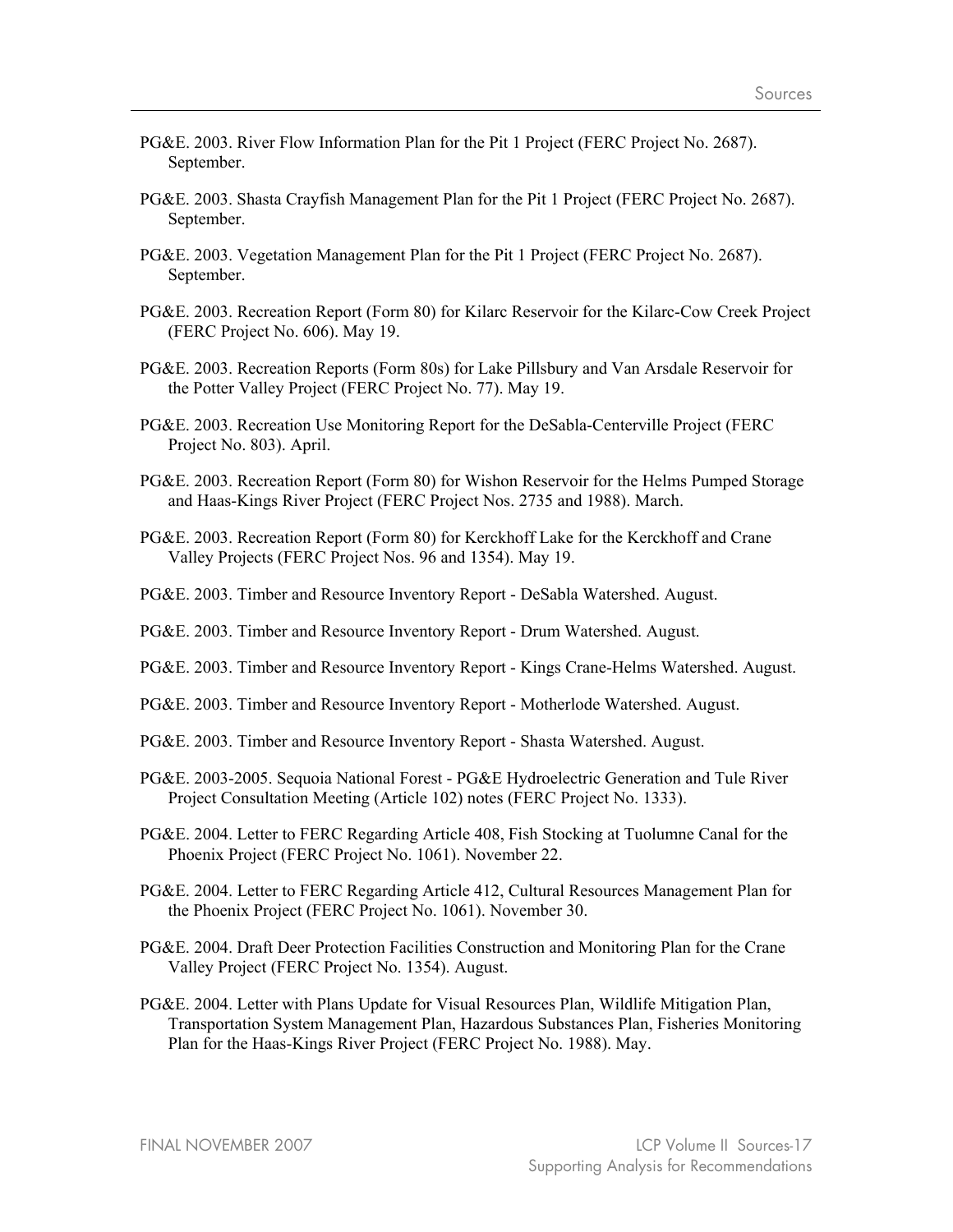- PG&E. 2004. Final Relicensing Settlement Agreement for the Upper North Fork Feather River Project (FERC Project No. 2105). April.
- PG&E. 2004. Settlement Agreement for the Upper North Fork Feather River Project (FERC Project No. 2105). April.
- PG&E. 2004. Recreation Reports (Form 80s) for Iron Canyon Reservoir and Lake McCloud for the McCloud-Pit Project (FERC Project No. 2106). January 29.
- PG&E. 2004. Additional Study Request by Butte County Regarding Recreational Boating Demand on Project Reach for the Poe Project (FERC Project No. 2107). February.
- PG&E. 2004. Bald Eagle/Osprey Interim Report for the Chili Bar Project (FERC Project No. 2155). March.
- PG&E. 2004. California Spotted Owl Technical Report for the Chili Bar Project (FERC Project No. 2155). March.
- PG&E. 2004. Erosion and Sediment Control Plan for the Hat Creek Project (FERC Project No. 2661). September 17.
- PG&E. 2004. Summary Report for the Implementation of the Cultural Resources Management Plan for the Hat Creek Project (FERC Project No. 2661). March 30.
- PG&E. 2004. Levee Maintenance Plan for the Pit 1 Project (FERC Project No. 2687). May.
- PG&E. 2004. Status Report on the Cultural Resources Management Plan for the Pit 1 Project (FERC Project No. 2687). December 16.
- PG&E. 2004. 2004 Bald Eagle Annual Report for the Potter Valley Project (FERC Project No. 77). April 28.
- PG&E. 2004. Bald Eagle Monitoring Plan for the Potter Valley Project (FERC Project No. 77). August.
- PG&E. 2004. Final Programmatic Agreement for the Potter Valley Project (FERC Project No. 77). January 14.
- PG&E. 2004. Relicensing Pre-Application Document for the DeSabla-Centerville Project (FERC Project No. 803). October.
- PG&E. 2004. 2004 Environmental Inspection Follow-Up Matters for the Kerckhoff and Crane Valley Projects (FERC Project Nos. 96 and 1354). July 29.
- PG&E. 2004-2005. Sierra National Forest PG&E Hydroelectric Generation Crane Valley Project Consultation Meetings (FERC Project No. 1354).
- PG&E. 2004-2006. Sierra National Forest PG&E Hydroelectric Generation Crane Valley Project Consultation Meetings (FERC Project No. 1354).
- PG&E. 2005. Comments on the Dyer Mountain Project Draft EIR. June.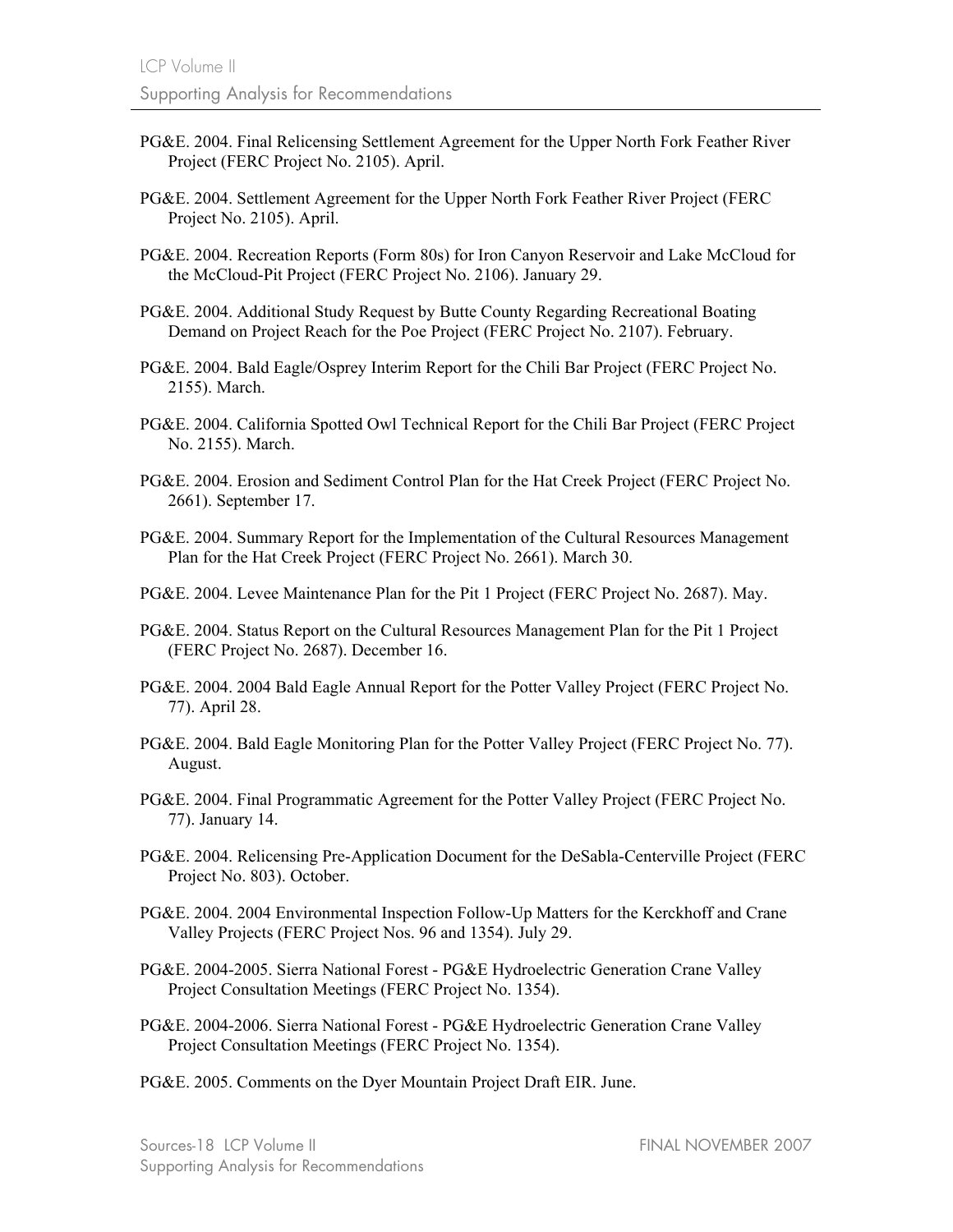- PG&E. 2005. Email with Sucker Springs Creek Shasta Crayfish Habitat Restoration Information. July 9.
- PG&E. 2005. Letter to FERC License Implementation Status and Request for Extension of Time for the Crane Valley Project (FERC Project No. 1354). September 15.
- PG&E. 2005. Letter to FERC License Implementation Status and Request for Extension of Time for the Crane Valley Project (FERC Project No. 1354). September 15.
- PG&E. 2005. Willow Creek Native Species Monitoring Plan to Satisfy Requirements of License Condition No.6 for the Crane Valley Project (FERC Project No. 1354). December.
- PG&E. 2005. First Annual Noxious Weed Control Monitoring Report for the Mokelumne River Project (FERC Project No. 137). December.
- PG&E. 2005. PG&E Alternative 4(e) Conditions for the Poe Project (FERC Project No. 2107). December.
- PG&E. 2005. PG&E Reply Comment to Comments, Recommendations, Terms and Conditions for the Poe Project (FERC Project No. 2107). May.
- PG&E. 2005. Final License Application for the Chili Bar Project (FERC Project No. 2155). July 15.
- PG&E. 2005. Hat Creek Project Improvements Letter to FERC (FERC Project No. 2661). May 18.
- PG&E. 2005. Draft Crayfish Barrier Plan for the Pit 1 Project (FERC Project No. 2687). January.
- PG&E. 2005. Northwest Pond Turtle Protection Plan for the Pit 1 Project (FERC Project No. 2687). December.
- PG&E. 2005. Phase 1 Recreation Improvement Details for the Pit 1 Project (FERC Project No. 2687). April 12.
- PG&E. 2005. Fish Monitoring Report 2004 for the Pit 1 Project (FERC Project No. 2687). January.
- PG&E. 2005. 2005 Environmental Education Program for the Helms Pumped Storage Project (FERC Project No. 2735). August.
- PG&E. 2005. 2005 Bald Eagle Annual Report for the Potter Valley Project (FERC Project No. 77). April 27.
- PG&E. 2005. Pikeminnow Adaptive Management and Suppression Operations Plans for the Potter Valley Project (FERC Project No. 77). October.
- PG&E. 2005. Proposed Study Plan for the Potter Valley Project (FERC Project No. 77). June.
- PG&E. 2005. Summer Rearing Monitoring Plan for the Potter Valley Project (FERC Project No. 77). August.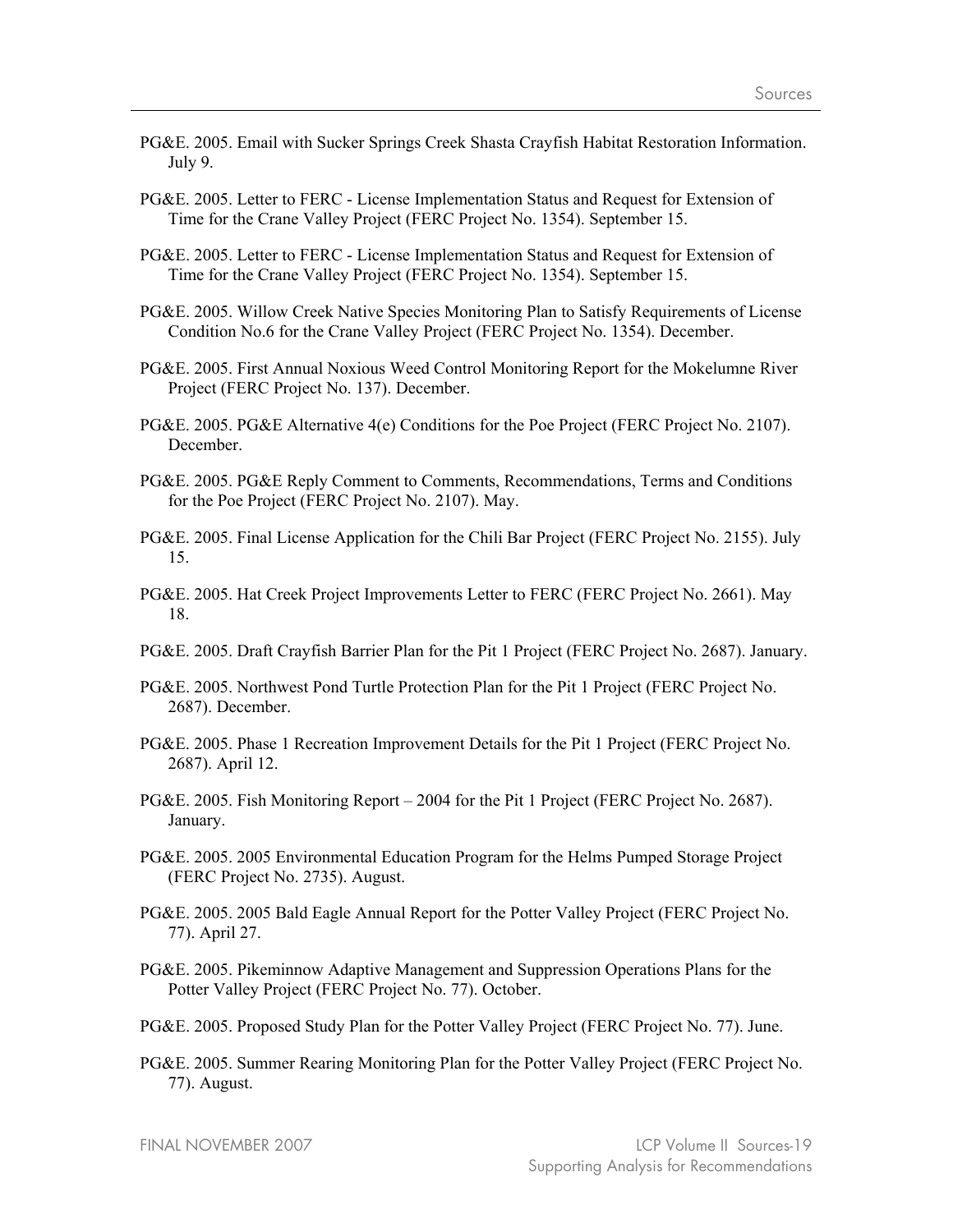- PG&E. 2005. Botanical Resources Relicensing Study Plans for the DeSabla-Centerville Project (FERC Project No. 803). July.
- PG&E. 2005. Cultural and Tribal Resources Relicensing Study Plans for the DeSabla-Centerville Project (FERC Project No. 803). July.
- PG&E. 2005. Recreation and Land Use Resources Relicensing Study Plans for the DeSabla-Centerville Project (FERC Project No. 803). July.
- PG&E. 2005. Wildlife Resources Relicensing Study Plans for the DeSabla-Centerville Project (FERC Project No. 803). July.
- PG&E. 2005. Comments on Scoping Document 1 for the DeSabla-Centerville Project (FERC Project No. 803). January 1.
- PG&E. 2005. Tulare Unit Fire Management Plan 2005.
- PG&E. 2005/2006. GIS Database (layers include: PG&E infrastructure; parcel and FERC boundaries; and selected resource data).
- PG&E. 2006. Bald Eagle Management Plan. February.
- PG&E. 2006. Announcement of Public Meeting of Crane Valley Project Committee and Partners for Bass Lake Resources and Draft Agenda for the Crane Valley Project (FERC Project No. 1354). May 2.
- PG&E. 2006. Summary of Consultation License Condition No.3 for the Rock Creek-Cresta Project (FERC Project No. 1962). January.
- PG&E. 2006. Pre-Application Document for the McCloud-Pit Project (FERC Project No. 2106). July 27.
- PG&E. 2006. Biological Compliance Monitoring 2005 for the Pit 3, 4, 5 Project (FERC Project No. 233). March 23.
- PG&E. 2006. Crayfish Barrier Plan Update for the Pit 1 Project (FERC Project No. 2687). May 25.
- PG&E. 2006. Draft Crayfish Barrier Plan for the Pit 1 Project (FERC Project No. 2687). September.
- PG&E. 2006. Fish Monitoring Report 2005 for the Pit 1 Project (FERC Project No. 2687). January.
- PG&E. 2006. Levee-Swamp Protection Program for the Pit 1 Project (FERC Project No. 2687). June 4.
- PG&E. 2006. McArthur Swamp Improvements Activities and Schedule for the Pit 1 Project (FERC Project No. 2687). March 15.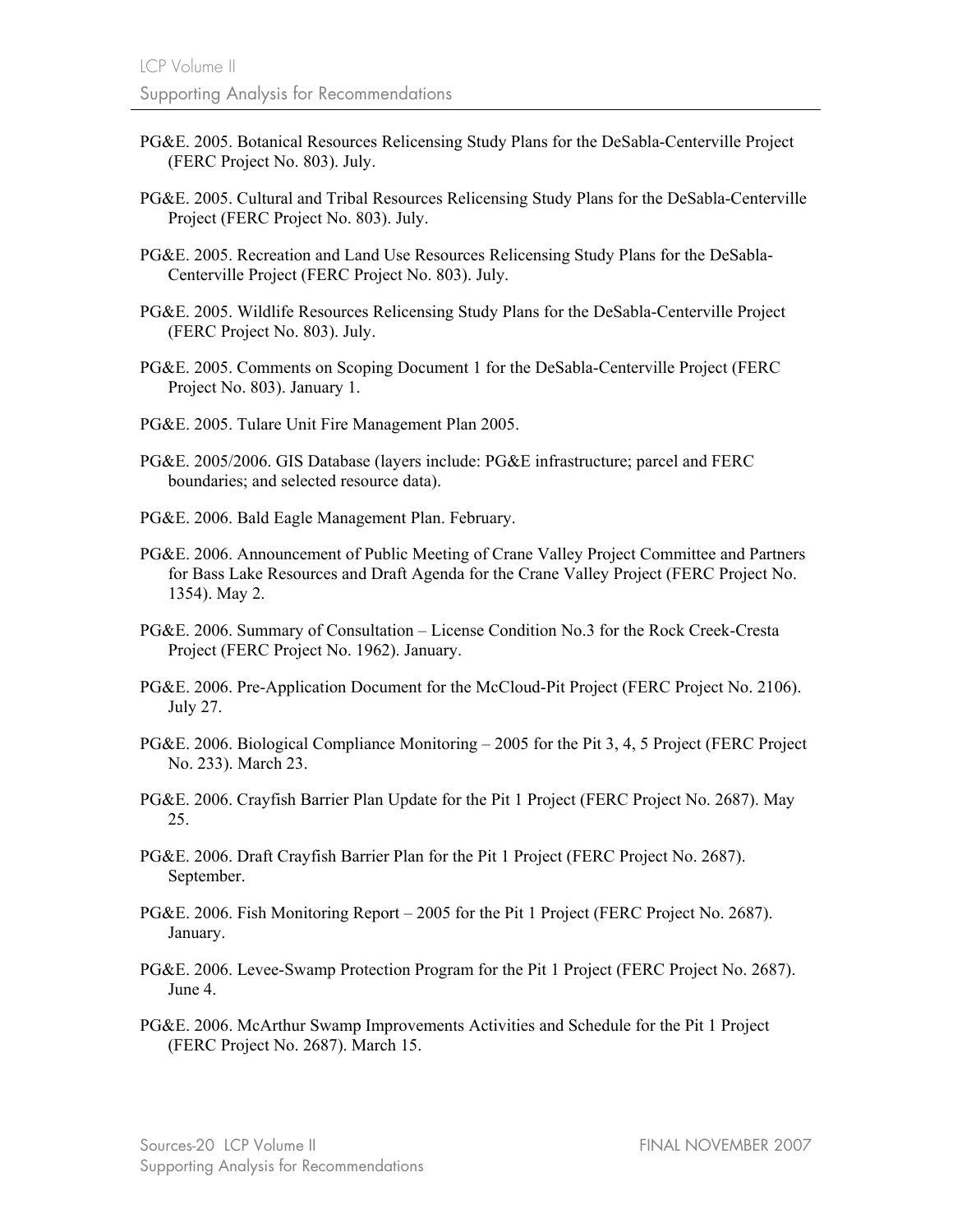- PG&E. 2006. Potential Impacts of Whitewater Boating Flows Phase 1 Interim Report (& Addendum) for the Pit 1 Project (FERC Project No. 2687). February 27.
- PG&E. 2006. Revised Exhibit G Drawings for the Pit 1 Project (FERC Project No. 2687). June 30.
- PG&E. 2006. Shasta Crayfish Technical Review Committee Annual Report for the Pit 1 Project (FERC Project No. 2687). May 25.
- PG&E. 2006. Habitat Protection and Mitigation Plan for the Willow Flycatcher and Haskins Valley for the Bucks Creek Project (FERC Project No. 619). February.
- PG&E. 2006. Noxious Weeds Control and Prevention Plan for the Bucks Creek Project (FERC Project No. 619). February.
- PG&E. 2006. Revised Exhibit R Recreation Use Plan for the Bucks Creek Project (FERC Project No. 619).
- PG&E. 2006. Pikeminnow Monitoring and Suppression Annual Report for the Potter Valley Project (FERC Project No. 77). May 31.
- PG&E. 2006. Summer Rearing Monitoring Results 2005 for the Potter Valley Project (FERC Project No. 77). June.
- PG&E. 2006. Van Arsdale Fish Screen Operations Plan for the Potter Valley Project (FERC Project No. 77) March.
- PG&E. Provided 2005 and 2006. PG&E Hydro Leases/Licenses on Watershed Lands. Provided to the Stewardship Council.
- PG&E. Undated. Rushing Timber Sale 2006 Proposal for Timber Harvest.
- PG&E. Undated. Sugar Pine Railway: A Walking Trail at Lyons Reservoir, Tuolumne County (brochure).
- PG&E and Merced Falls Project LLC. 2001. Joint Application for Approval of Transfer of License and Conveyance of Interests in Project Properties [FERC Project No. 2467]. November 30.
- PG&E and Signatories. 1989. Settlement Agreement for the Potter Valley Project (FERC Project No. 77) November 3.
- PG&E and Signatories. 2000. Relicensing Settlement Agreement for the Mokelumne River Project (FERC Project No. 137). November 27.
- PG&E and Signatories. 2003. Hat Creek Hydroelectric Project Programmatic Agreement (FERC Project No. 2661). February 27.
- PG&E and Signatories. 2004. Final Decommissioning Agreement for the Kilarc-Cow Creek Project (FERC Project No. 606). November 16.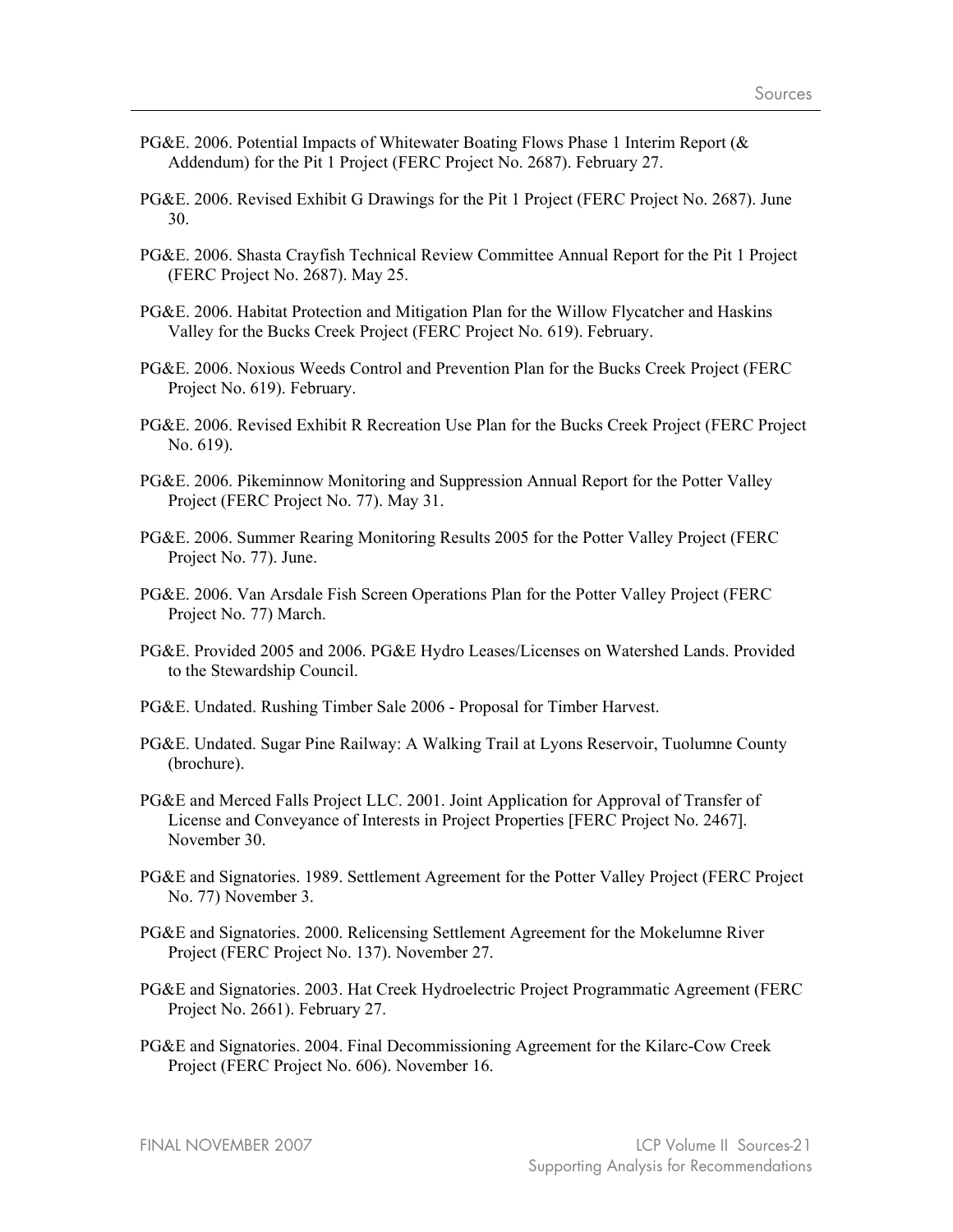- PG&E and Signatories. 2005. Final Environmental Impact Statement Appendix A SPLAT Recommended Resource Measures for the Spring Gap-Stanislaus Project (FERC Project No. 2130). March.
- PG&E and SMUD (Sacramento Municipal Utility District). 2005. Flatwater Boating Study for Chili Bar Reservoir - Technical Report for the Upper American River and Chili Bar Projects (FERC Project Nos. 2101 and 2155). April.
- PG&E and USFS (U.S. Forest Service). 1989. MOA with USFS for the Potter Valley Project (FERC Project No. 77) May 19.
- PG&E and U.S. Forest Service. 2005. Draft Settlement Agreement for the Spring Gap-Stanislaus Project (FERC Project No. 2130). January 21.
- PG&E, Natural Resources Management Unit, Building & Land Services. 2001. Timber Management Plan. September.
- Placer County. 1994. Placer County General Plan. August.
- Placer County. 1994. Placer County General Plan. URL = http://www.placer.ca.gov/CommunityDevelopment/Planning/GenPlanPC.aspx. Accessed June 2006.
- Placer County. 1999. Auburn/Bowman Community Plan.

Plumas County Fire Safe Council. 2005. Plumas County Communities Wildfire Mitigation Plan.

- Powell, Roger A., Steven Buskirk, and William Zielinski. 2003. Fisher and marten. Wild Mammals of North America: Biology, Management, and Conservation, p. 635-649.
- Predator Conservation Alliance. 2002. Conservation Status and Needs of Five Western Forest Carnivores. Proceedings. August. URL = http://www.predatorconservation.org/%20Media/PDF/mcci\_techsum.pdf. Accessed January 2006.
- Project 2105 Committee. Last updated November 18, 2006. FERC Project No. 2105. Project 2105 Committee Goals. URL = http://www.project2105.org/. Accessed October 2006.
- PSEA (Pacific Service Employees Association). Undated. PSEA Camp webpages. URL = http://psea.info/camps/camps.html. Accessed 2005-2006.
- Purdy, C. 2006. Humbug Valley Cemetery Description. URL = http://www.rootsweb.com/. Accessed November 2006.
- Raven, Shelly and Clyde Woods. 1992. Ethnographic Report for the Pit 1 Relicensing Project (FERC Project No. 2687), Shasta County, California.
- Rogers, Ronald. 1999. California Creeks South Fork Battle Creek webpage. URL = http://www.cacreeks.com/battle-s.htm. Accessed June 2006.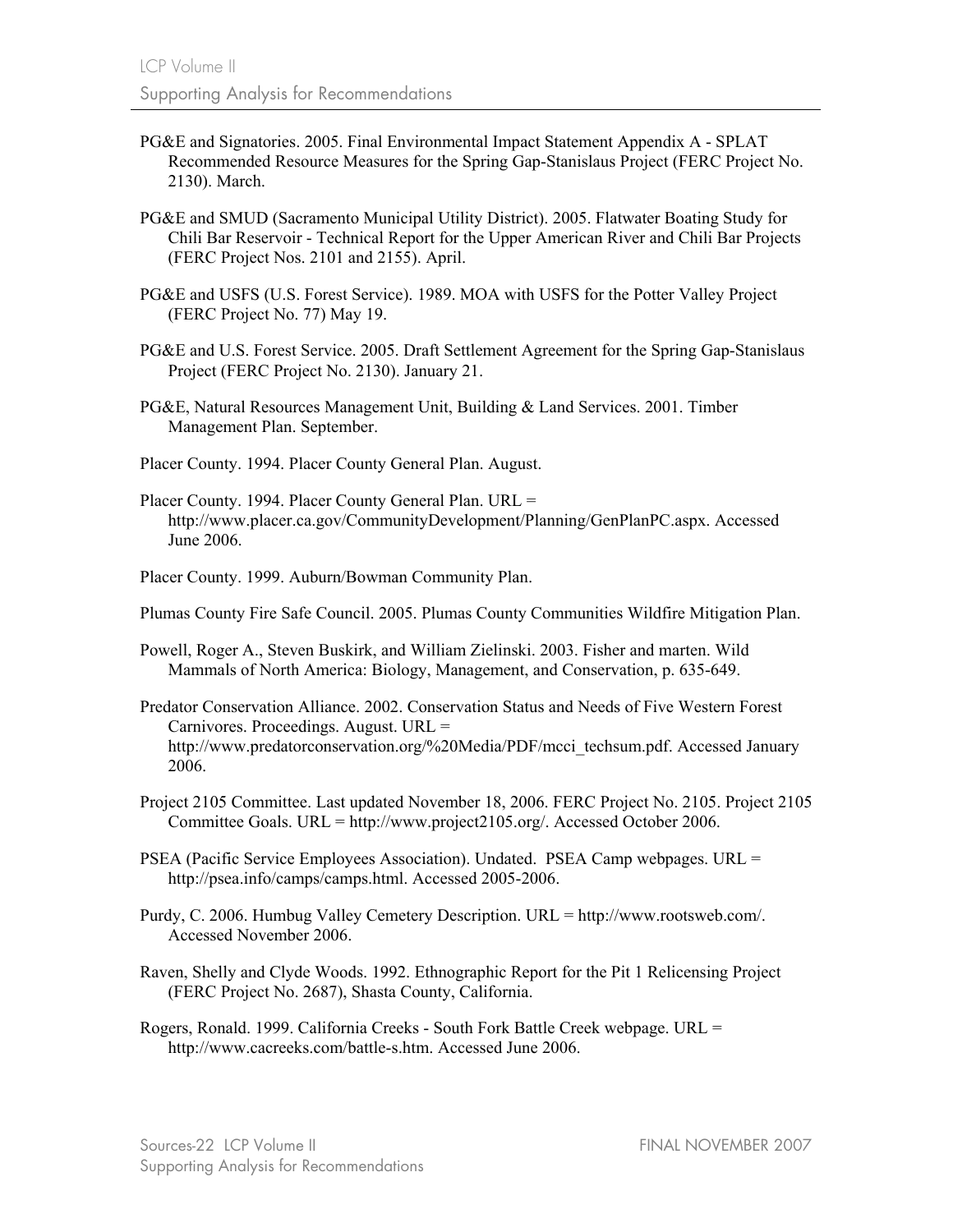- Round Valley Indian Tribes. 2004. Round Valley Indian Tribes Letter Regarding Final Programmatic Agreement and Appendix A for the Potter Valley Project (FERC Project No. 77) January 15.
- San Joaquin Abstract Company. 1925. Deed of Keller Ranch to the San Joaquin Light and Power Corporation. June.
- San Joaquin River Trail Council. Undated. Webpage. URL = http://www.sanjoaquinrivertrailcouncil.org/. Accessed May 2006.
- San Luis Obispo County. 2003. San Luis Obispo County Hydrologic Report.
- Shasta County. 2004. Shasta County General Plan. September.
- Shasta County Board of Education. Undated. Camp Latieze webpage. URL = http://www.camplatieze.com/. Accessed July 11, 2006.
- Shilling, F. Undated. Mercury Contamination in the Yuba and Bear River Watersheds. A Report to the South Yuba River Citizens League. URL = http://www.syrcl.org/issues/Merc&Ars/merc0501.htm
- Sierra Mono Museum. 2006. Webpage. URL = http://www.sierramonomuseum.org/. Accessed June 2006.
- Sierra Nevada Virtual Museum. Undated. Webpage. URL = http://www.sierranevadavirtualmuseum.com/docs/specialex/ontheroad/interstate80/bluecanyo n.htm. Accessed May 2006.
- Sierra South, Inc. 2005. Sierra South Mountain and Paddle Sports Kern River webpage. URL = http://www.sierrasouth.com/. Accessed July 2006.
- Signatories. 1999. Memorandum of Understanding with National Marine Fisheries Service, Bureau of Reclamation, U.S. Fish and Wildlife Service, California Department of Fish and Game, and PG&E Regarding Battle Creek Restoration Project.
- South Yuba River Citizens League. 2002. Webpage. URL = http://www.syrcl.org/. Accessed June 2006.
- Spring Rivers. 2003. Sucker Springs Creek Restoration Information. URL = http://www.springrivers.com/sucker\_springs.asp. Accessed September 20, 2005.
- Spring Rivers Ecological Sciences. 2005. Foothill Yellow-legged Frog Protection Plan 2004 Annual Report for the Pit 1 Project (FERC Project No. 2687). Prepared for PG&E. March 30.
- Spring Rivers Ecological Sciences. 2005. Northwest Pond Turtle Protection Plan 2004 Annual Report for the Pit 1 Project (FERC Project No. 2687). Prepared for PG&E. March 1.
- Spring Rivers Ecological Sciences. 2006. Flushing Flow Effectiveness Monitoring Plan 2005 Annual Report for the Pit 1 Project (FERC Project No. 2687). Prepared for PG&E. March.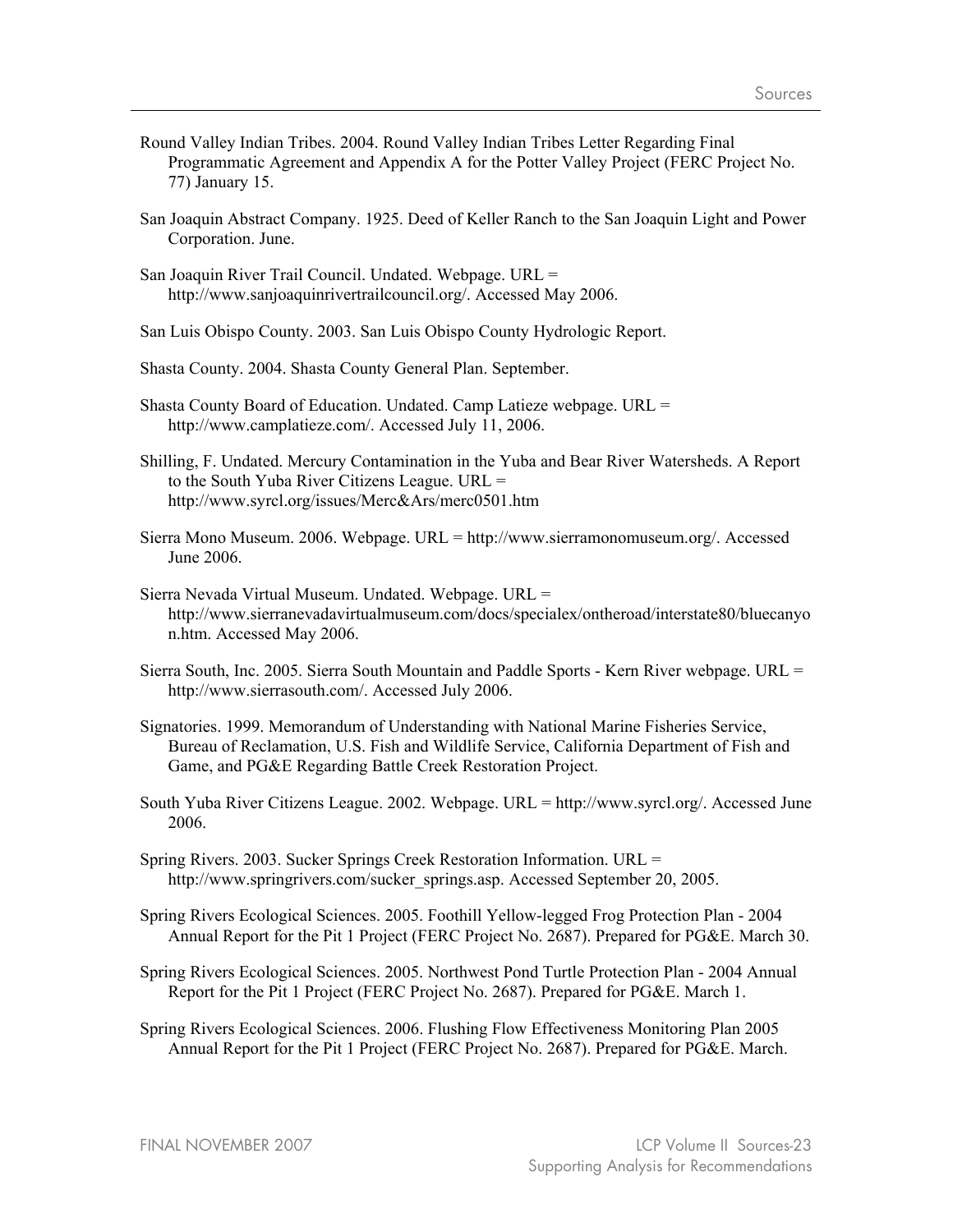- Spring Rivers Ecological Sciences. 2006. Foothill Yellow-legged Frog Protection Plan 2005 Annual Report for the Pit 1 Project (FERC Project No. 2687). Prepared for PG&E. March.
- Spring Rivers Ecological Sciences. 2006. Northwest Pond Turtle Protection Plan 2005 Annual Report for the Pit 1 Project (FERC Project No. 2687). Prepared for PG&E. March 1.
- Stanislaus Audubon Society. Last updated February 7, 2006. Webpage. URL = http://www.stanislausbirds.org/. Accessed May 2006.
- Status of Great Grey Owl in California. 2002. URL = http://oregonstate.edu/ornhic/survey/strix\_nebulosa\_ca.pdf. Accessed June 2006.
- Stewardship Council (Pacific Forest and Watershed Lands Stewardship Council). 2003. Opinion Modifying the Proposed Settlement Agreement of the Pacific Gas and Electric Company, PG&E Corporation and the Commission Staff, and Approving the Modified Settlement Agreement. San Francisco, CA. December 18.
- Stewardship Council. 2003. Stipulation Resolving Issues Regarding the Land Conservation Commitment. San Francisco, CA. September 25.
- Stienstra, Tom. 2000. California Recreational Lakes and Rivers. Avalon Travel: Emeryville, CA.
- Stienstra, Tom. 2001. California Fishing: The Complete Guide to More than 1,200 Fishing Spots. Avalon Travel: Emeryville, CA.
- Stillwater Sciences. 2002. FERC License No. 619 License Article 103 Study 8 Bucks Lake Shoreline Erosion Assessment. Prepared for PG&E. December.
- StreamWise. 2005. Hat Creek Bank Stabilization Design. URL = http://www.streamwise.com/ProjectInvolvement/Hat.htm. Accessed February 1, 2006.
- Sutter Yuba Internet Exchange. Undated. Yuba Powerhouse and Sierra Foothills Landscape. URL = http://www.syix.com/yubacity/powerhouse.html. Accessed October 15, 2006.
- SWRCB (State Water Resources Control Board). 2005. Upper North Fork Feather River Project Notice of Preparation of Draft EIR. August.
- Synergics Energy Services. 2005. Initial Information Package for the Kilarc-Cow Creek Project (FERC Project No. 606). Prepared for Cow Creek Hydro LLC. July 18.

Tehama County. 2005. Tehama County General Plan Update and Goals. August.

- Tehama County. 2005. Tehama County Voluntary Oak Woodland Management Plan. January.
- The Deer Creek School of Nevada County. Undated. The Nisenan The People of Nevada County. URL = http://www.ncgold.com/goldrushtown/nisenan.html. Accessed June 2006.
- The Pines Resort and Conference Center. Undated. The Pines Resort and Ducey's on Bass Lake Chalets webpage. URL = http://www.basslake.com/. Accessed May 2006.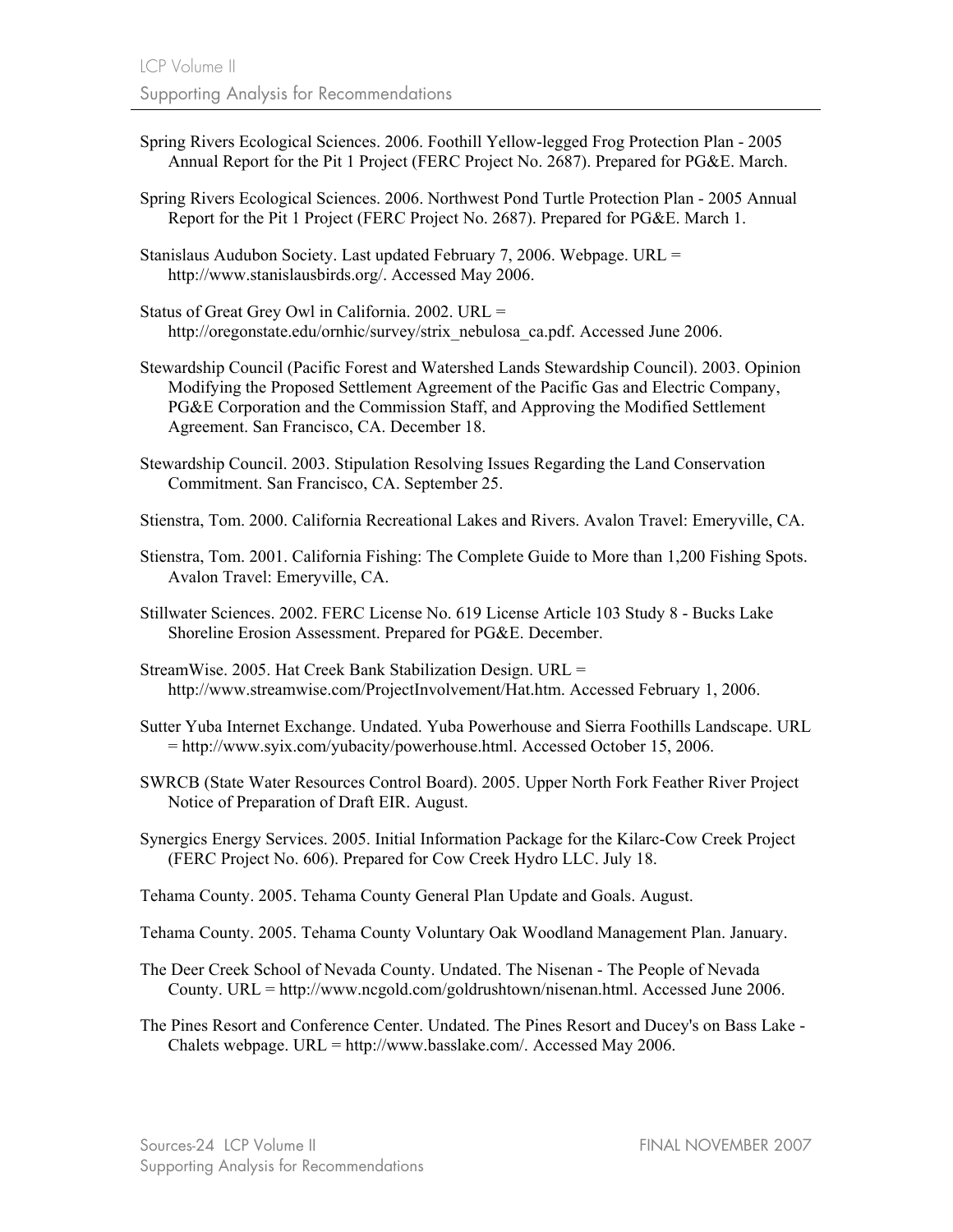- The Raptor Trust. 2006. Barn Owl Nest Box webpage. URL = http://www.theraptortrust.org/thebirds/nest-boxes/barn-owl. Accessed July 2006.
- Thielemann, Jan. Undated. Samples of Whitmore, Shasta County, CA. URL = www.whitmorehistory.com. Accessed June 21, 2006.
- TNC (The Nature Conservancy). 2006. Carrizo Plain National Monument webpage. URL = http://www.tnccalifornia.org/our\_proj/carrizo/index.asp. Accessed June 2006.
- Tule River Tribe. 2006. Environmental Department webpage. June. URL = http://www.tulerivertribe-nsn.gov/environmental.htm. Accessed June 27, 2006.
- Tule River Tribe. 2006. Yokuts Archeological Advisory Team webpage. June. URL = http://www.tulerivertribe-nsn.gov/YAAT.htm. Accessed June 27, 2006.
- Tuolumne County. 1996. Tuolumne County General Plan. December 26.
- University of California, Agriculture & Natural Resources. Last updated April 14, 2006. Sierra Foothill Research and Extension Center. URL = http://danrrec.ucdavis.edu/sierra\_foothill/home\_page.html. Accessed October 15, 2006.
- United States Code. 1987. Title 16, Chapter 2, Subchapter 1, Section 539g Kings River Special Management Area.
- U.S. Attorney. 1954. Final Judgment and Decree in Condemnation for 9.73 Acres of Land in Use by PG&E. October.
- U.S. Department of Agriculture Natural Resources Conservation Service. 2003. Soil Survey of San Luis Obispo County, California, Carrizo Plain Area.
- USFS (U.S. Forest Service). 1914. Field Notes of Homestead Entry Survey No. 87 (Keller Ranch). July.
- USFS. 1915. Field Notes of Homestead Entry Survey No. 70 (Keller Ranch). July.
- USFS. 2001. Sequoia National Forest Map.
- USFS. 2003. Giant Sequoia National Monument Final Environmental Impact Statement, Summary, Chapters I-VIII. December.
- USFS. 2003. Final USFS 4(e) and 10(a) Conditions for the Pit 3, 4, 5 Project (FERC Project No. 233). November 14.
- USFS. 2004. Final USFS 4(e) and 10(a) Conditions for the Upper North Fork Feather River Project (FERC Project No. 2105). November.
- USFS. 2004. Letter to FERC Re: Spring Gap-Stanislaus Project and Beardsley/Donnells Project Noxious Weed Occurrences (FERC Project No. 2130). August 13.
- USFS. 2004. Sierra Nevada Forest Plan Amendment, Final Supplemental Environmental Impact Statement. January. URL = http://www.fs.fed.us/r5/snfpa/final-seis/.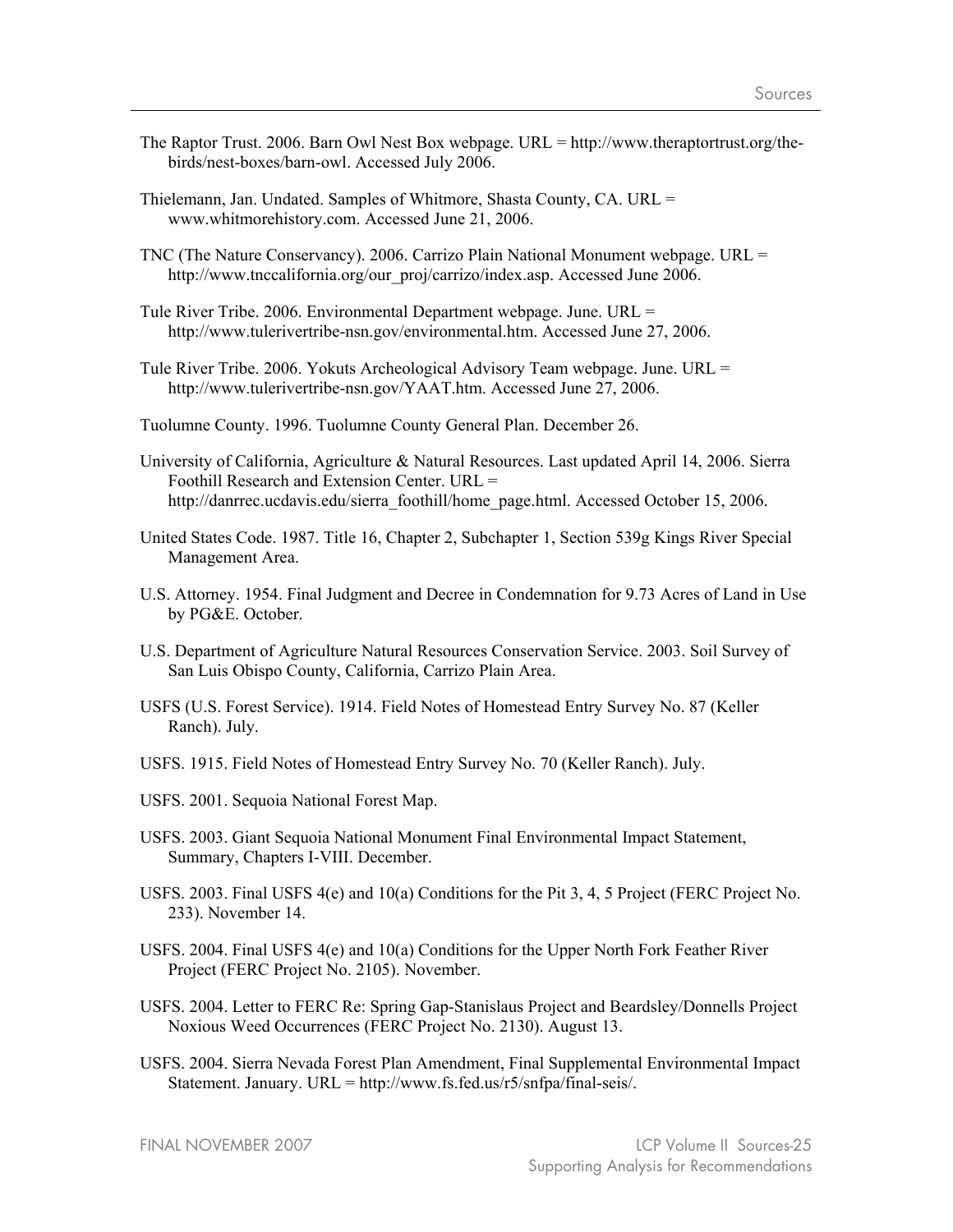- USFS. 2005. Final 4(e) Conditions for the Spring Gap-Stanislaus Project (FERC Project No. 2130). March.
- USFS. 2005. Tule River West Grazing Project, Environmental Assessment. September.
- USFS. 2005. Preliminary 4(e) Conditions for the Poe Project (FERC Project No. 2107). April.
- USFS and signatories. 1991. McCloud River Coordinated Resource Management Plan. July 23.
- USFS, Eldorado National Forest. 1988. Eldorado National Forest Land and Resource Management Plan (LRMP).
- USFS, Eldorado National Forest. 2005. Divestiture Evaluations for North Fork Mokelumne River, Lower Bear Area, and Blue Lakes Planning Units. October 3.
- USFS, Eldorado National Forest. 2005. Eldorado National Forest OHV Route Designation Maps.
- USFS, Lassen National Forest. 1992. Lassen National Forest Land and Resource Management Plan (LRMP).
- USFS, Lassen National Forest. 2005. Divestiture Discussion, June 7.
- USFS, Lassen National Forest. 2005. Divestiture Evaluations for Battle Creek, Humbug Valley, Deer Creek, Philbrook Reservoir, Lake Almanor, Butt Valley Reservoir, Hat Creek, Lake Britton, Tunnel Reservoir, McArthur Swamp, and Fall River Mills Planning Units. September 9.
- USFS, Lassen National Forest. Last updated October 12, 2006. Fishing Lassen National Forest webpage. URL = http://www.fs.fed.us/r5/lassen/recreation/fishing/. Accessed May 10, 2006.
- USFS, Lassen National Forest. 2006. Lassen National Forest OHV Route Designation Maps. March.
- USFS, Mendocino National Forest. 1995. Mendocino National Forest Land and Resource Management Plan (LRMP).
- USFS, Mendocino National Forest. 2003. Pillsbury Homesite Fuels Hazard Reduction Project Scoping Letter. February 14.
- USFS, Mendocino National Forest. 2005. Divestiture Evaluations for Potter Valley Planning Unit. June 27.
- USFS, Mendocino National Forest. 2005. OHV Route Inventory Maps. December 8.
- USFS, Mendocino National Forest. 2006. Lake Pillsbury camping information. URL = http://www.fs.fed.us/r5/mendocino/recreation/camping/sw/. Accessed May 26, 2006.
- USFS, Mendocino National Forest. 2006. Lake Pillsbury fishing information. URL = http://www.fs.fed.us/r5/mendocino/recreation/fishing/lk-pills/. Accessed May 26, 2006.
- USFS, Mendocino National Forest. 2006. Lake Pillsbury OHV information. URL = http://www.fs.fed.us/r5/mendocino/recreation/ohv/. Accessed May 26, 2006.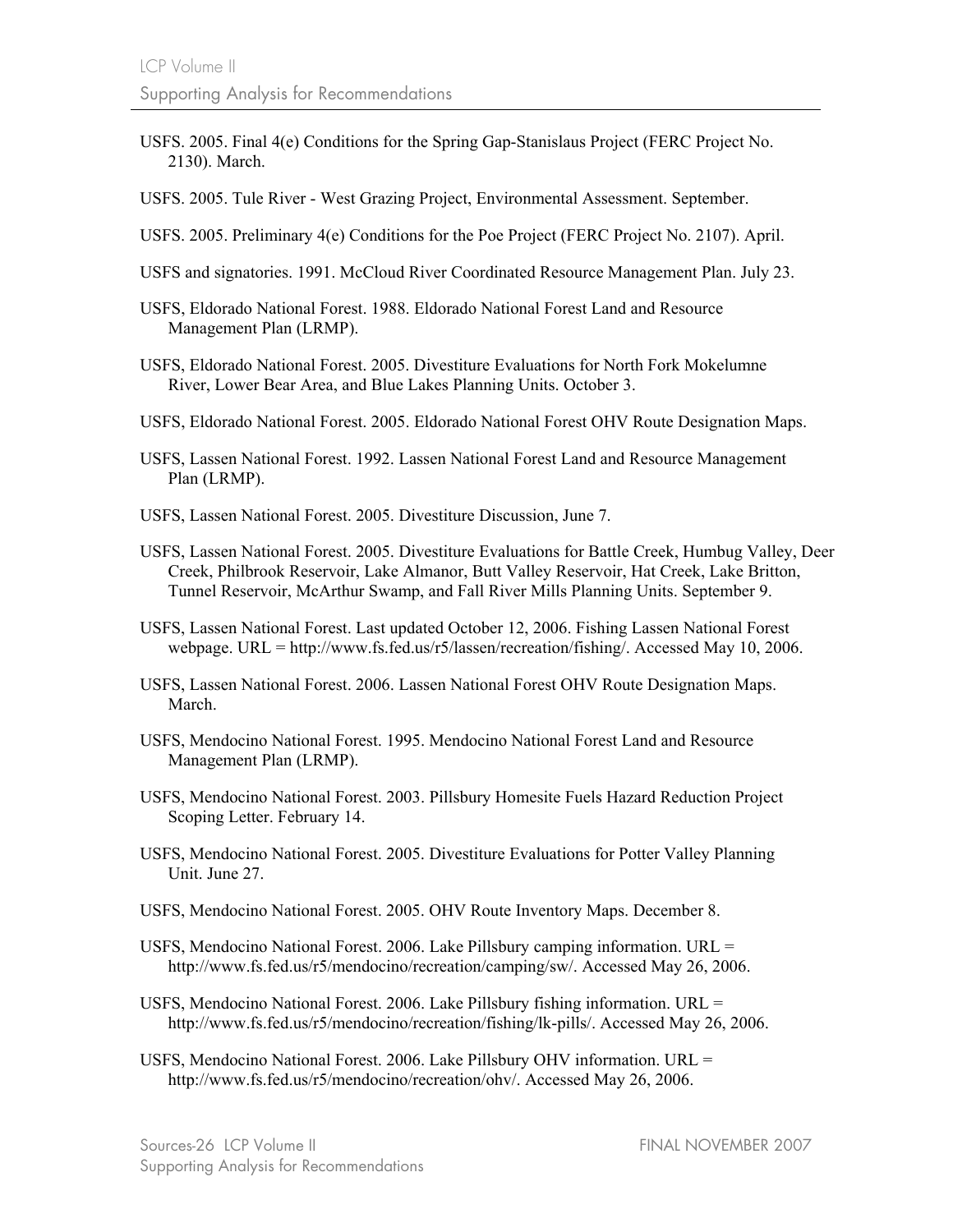USFS, Mendocino National Forest. 2006. Schedule of Proposed Actions. April.

- USFS, Mendocino National Forest. Undated. Pillsbury Homesite Fuels Hazard Reduction Project Biological Evaluation. URL = http://www.fs.fed.us/r5/mendocino/projects/hfi/docs/ulbe.pdf. Accessed June 2006.
- USFS, Mendocino National Forest. Undated. Pillsbury Homesite Fuels Hazard Reduction Project Noxious Weed Assessment. URL = http://www.fs.fed.us/r5/mendocino/projects/hfi/docs/weed.pdf. Accessed June 2006.
- USFS, Plumas National Forest. 1988. Plumas National Forest Land and Resource Management Plan (LRMP).
- USFS, Plumas National Forest. 1996. Feather River Scenic Byway Implementation Strategy.
- USFS, Plumas National Forest. 2004. Maidu Stewardship Project Monitoring/Evaluation Report.
- USFS, Plumas National Forest. 2005. Divestiture Discussion. July 13.
- USFS, Plumas National Forest. 2005. Divestiture Evaluations for Bucks Lake, Oroville, North Fork Feather River, and Butt Valley Reservoir Planning Units. July 5.
- USFS, Plumas National Forest. 2005. Plumas National Forest OHV Route Designation Maps.
- USFS, Sequoia National Forest. 2005. Divestiture Evaluations for Kern River, Kings River, and Doyle Springs Planning Units. June 7.
- USFS, Sequoia National Forest. 2005. Regional Forester Review Report.
- USFS, Sequoia National Forest. Undated. Sequoia National Forest Campgrounds by Area webpages. URL = http://www.fs.fed.us/r5/equoia/recreation/campgrounds.html. Accessed June 26, 2006.
- USFS, Sequoia National Forest. Last updated January 19, 2006. Sequoia National Forest Picnic and Day Use webpage. URL = http://www.fs.fed.us/r5/sequoia/recreation/picnic\_day\_use.html. Accessed June 26, 2006.
- USFS, Shasta-Trinity National Forests. 1995. Shasta-Trinity National Forests Land and Resource Management Plan (LRMP).
- USFS, Shasta-Trinity National Forests. 1999. Shasta-Trinity National Forests, Forest Wide Late Successional Reserve Assessment. August 26.
- USFS, Shasta-Trinity National Forests. 2003. Shasta-Trinity National Forests Description of Iron Canyon. March. URL = http://www.fs.fed.us/r5/shastatrinity/documents/stmain/maps/rorgs/shasta-lake/ironcayn.pdf. Accessed June 2006.
- USFS, Shasta-Trinity National Forests. March 2003. Shasta-Trinity National Forests Description of Lake McCloud and the McCloud Area Recreation Guide. URL = http://www.fs.fed.us/r5/shastatrinity/documents/st-main/maps/rorgs/mccloud/mc-rec.pdf. Accessed June 2006.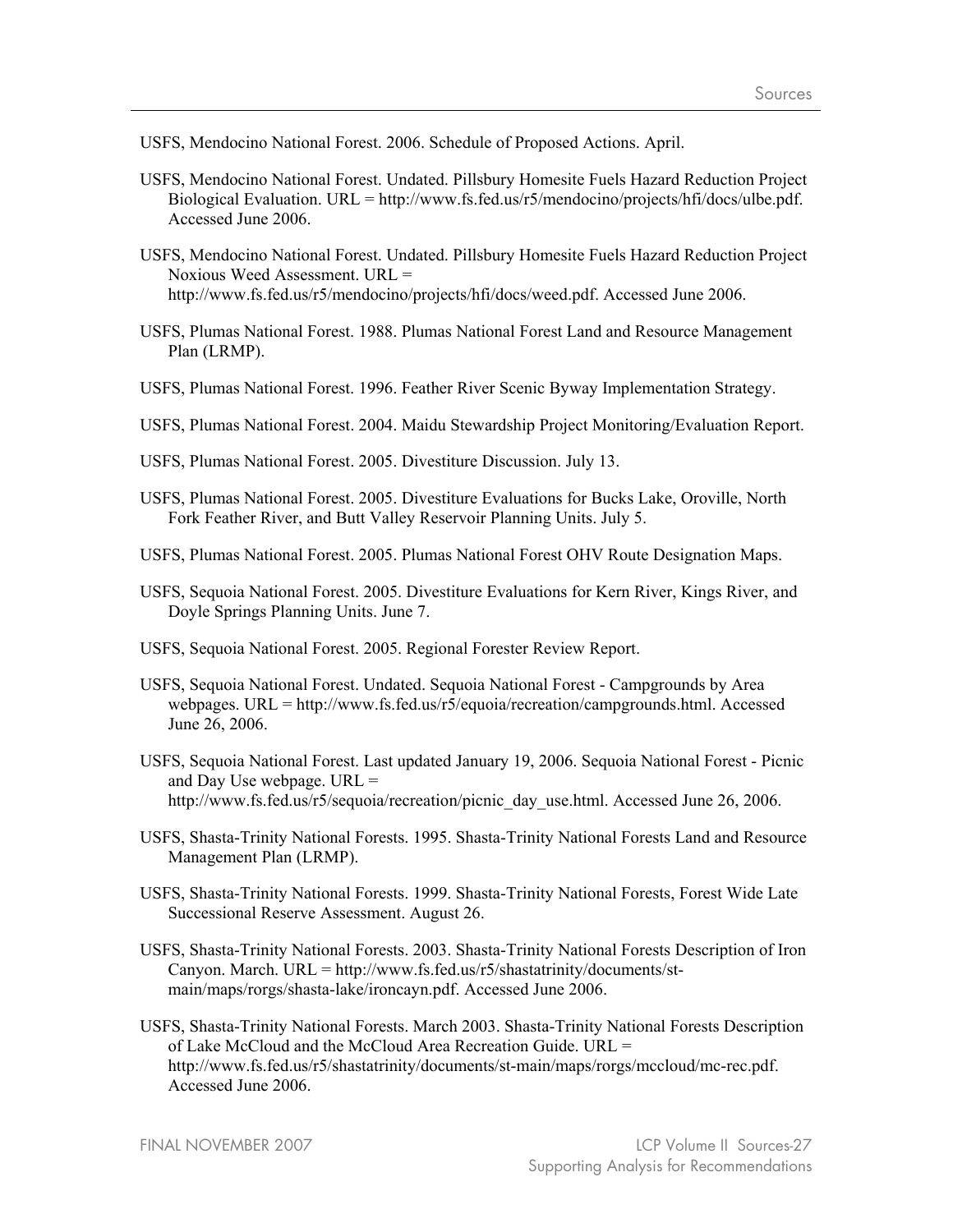- USFS, Shasta-Trinity National Forest. 2005. Divestiture Evaluations for Tunnel Reservoir, Pit River, Iron Canyon, and Lake McCloud Planning Units. August 1.
- USFS, Sierra National Forest. 1991. Sierra National Forest Land and Resources Management Plan (LRMP).
- USFS, Sierra National Forest. 1992. Sierra National Forest Land and Resource Management Plan (LRMP) - Record of Decision.
- USFS, Sierra National Forest. 2005. Divestiture Evaluations for Bass Lake, Manzanita Lake, Willow Creek, and Kerckhoff Lake Planning Units. June.
- USFS, Sierra National Forest. Last updated September 25, 2006. Sierra National Forest Campgrounds by Area webpage. URL = http://www.fs.fed.us/r5/sierra/recreation/camping/campsbyarea.shtml. Accessed May 16, 2006.
- USFS, Sierra National Forest. Last updated March 23, 2006. Sierra National Forest Recreation Bass Lake webpage. URL = http://www.fs.fed.us/r5/sierra/recreation/lakes/bass/index.shtml. Accessed May 25, 2005.
- USFS, Sierra National Forest. Last updated August 18, 2005. Sierra National Forest Kerckhoff Reservoir webpage. URL = http://www.fs.fed.us/r5/sierra/recreation/lakes/kerckoffreservoir/index.shtml. Accessed May 2005.
- USFS, Stanislaus National Forest. 2002. Central Stanislaus Watershed Analysis. June.
- USFS, Stanislaus National Forest. 2005. Divestiture Evaluations for Lyons Reservoir, Middle Fork Stanislaus River, North Fork Mokelumne River, and Kennedy Meadows Planning Units. October 3.
- USFS, Stanislaus National Forest. 2005. Forest Plan Direction. July.
- USFS, Stanislaus National Forest. 2006. Stanislaus National Forest Route Inventory Map. January 18.
- USFS, Tahoe National Forest. 1990. Tahoe National Forest Land and Resource Management Plan (LRMP). January.
- USFS, Tahoe National Forest. 1999. Trails Grouse Lakes Area. July.
- USFS, Tahoe National Forest. 2005. Divestiture Evaluations for Lake Spaulding, Fordyce Lake and Bear River Planning Units. July 5.
- USFS, Tahoe National Forest. 2005. OHV Route Inventory Maps.
- USFS, Tahoe National Forest. 2006. Tahoe National Forest Off-Highway Inventory Project Maps. May.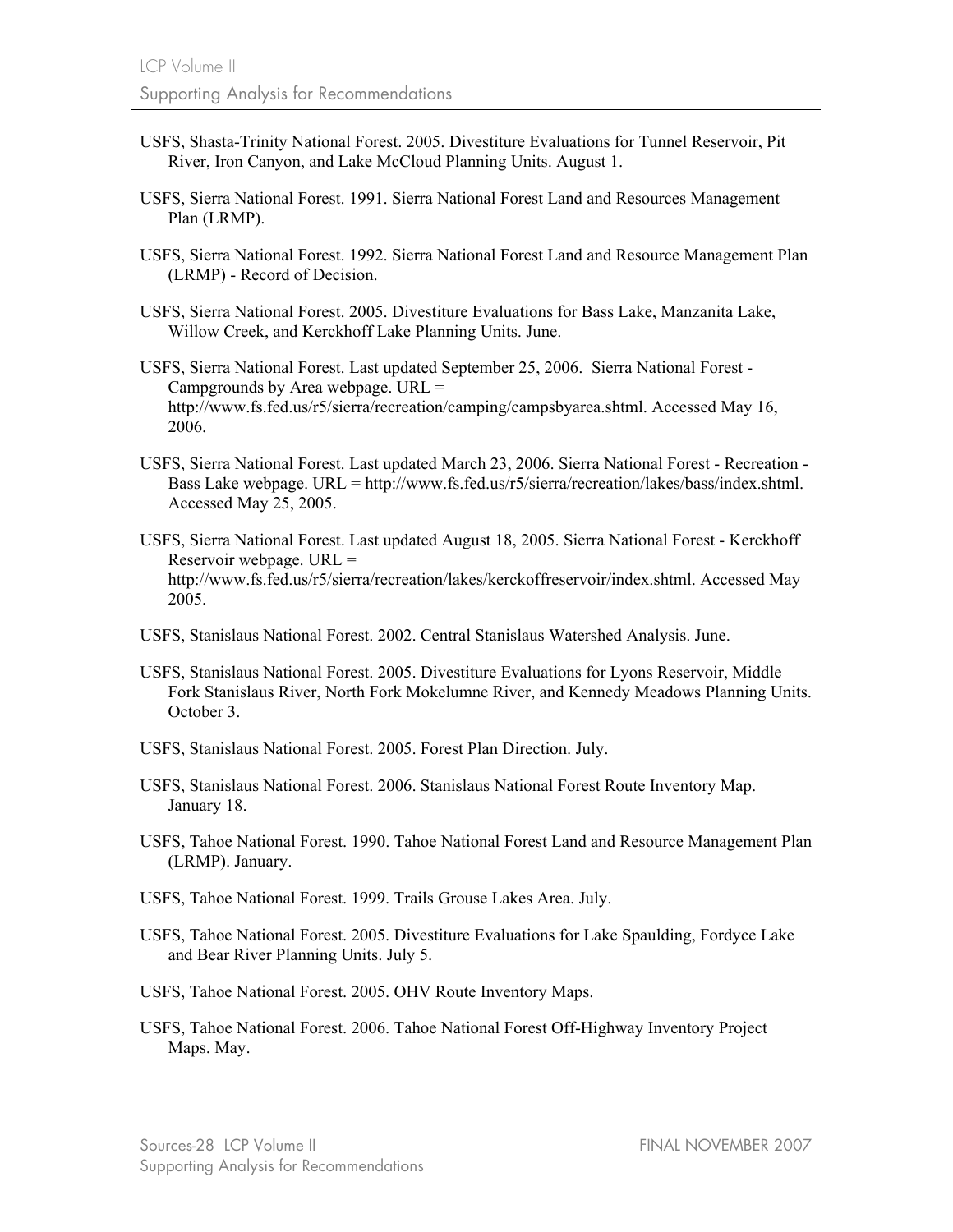- USFWS (U.S. Fish and Wildlife Service). 1998. Recovery Plan for the Shasta Crayfish. August 28. URL = http://ecos.fws.gov/docs/recovery\_plans/1998/980828.pdf.
- USFWS. 2002. 12-Month Finding for a Petition to List the Yosemite toad (Bufo canorus). Federal Register. 50 CFR Part 17. Vol. 67, No. 23. December 10.
- USFWS. 2003. Bull Trout, Species Profile. URL = http://library.fws.gov/Pubs/bulltrt03.pdf. Accessed June 2006.
- USFWS. 2003. Chinook Salmon, Species Profile. URL = http://ecos.fws.gov/species\_profile/SpeciesProfile?spcode=E06D. Accessed June 2006.
- USFWS. 2003. 12-Month Finding for a Petition to List the Sierra Nevada Distinct Population Segment of the Mountain Yellow-legged Frog (Rana muscosa). Federal Register. 50 CFR Part 17. Vol. 68, No. 11. January 16.
- USFWS. 2003. USFWS Comments on First Stage Consultation Package for the Kilarc-Cow Creek Project (FERC Project No. 606). January 30.
- USFWS. 2005. Animal Species of Concern List. Sacramento Fish and Wildlife Service. October.
- USFWS. 2005. USFWS Response to Initial Information Package for the Kilarc-Cow Creek Project (FERC Project No. 606). November 8.
- USFWS. 2005. Formal Endangered Species Consultation on FERC's Proposed License (Biological Opinion) for the Upper North Fork Feather River Project (FERC Project No. 2105). January 25.
- USFWS. 2006. Species Account California Spotted Owl (Strix occidentalis occidentalis). Sacramento Office. URL = http://www.fws.gov/sacramento/es/animal\_spp\_acct/ca\_spotted\_owl.htm. Accessed June 2006.
- USFWS. 2006. Species Information Threatened and Endangered Animals and Plants. March.
- USFWS. Undated. McCloud Redband Trout Conservation Activities Upper McCloud Redband Trout Conservation Agreement. Red Bluff, CA. URL = http://www.fws.gov/redbluff/redbandtrout.pdf. Accessed January 2006.
- Van Riper, Charles, III and Jan Vas Wagtendonk. 2006. Home Range Characteristics of Great Gray Owls in Yosemite National Park, California. J. Raptor Res. 40(2):000–000, June 2006. The Raptor Research Foundation, Inc. URL = http://sbsc.wr.usgs.gov/products/pdfs/rapt-40- 02-05.pdf. Accessed June 2006.
- Vredenburg, Vance T. 2004. Reversing introduced species effects: Experimental removal of introduced fish leads to rapid recovery of a declining frog (Rana muscosa). Proc Natl Acad Sci U S A. 2004 May 18; 101(20): 7646–7650. Published online 2004 May 10. The National Academy of Sciences. URL = http://www.pnas.org/cgi/reprint/101/20/7646.pdf. Accessed June 2006.